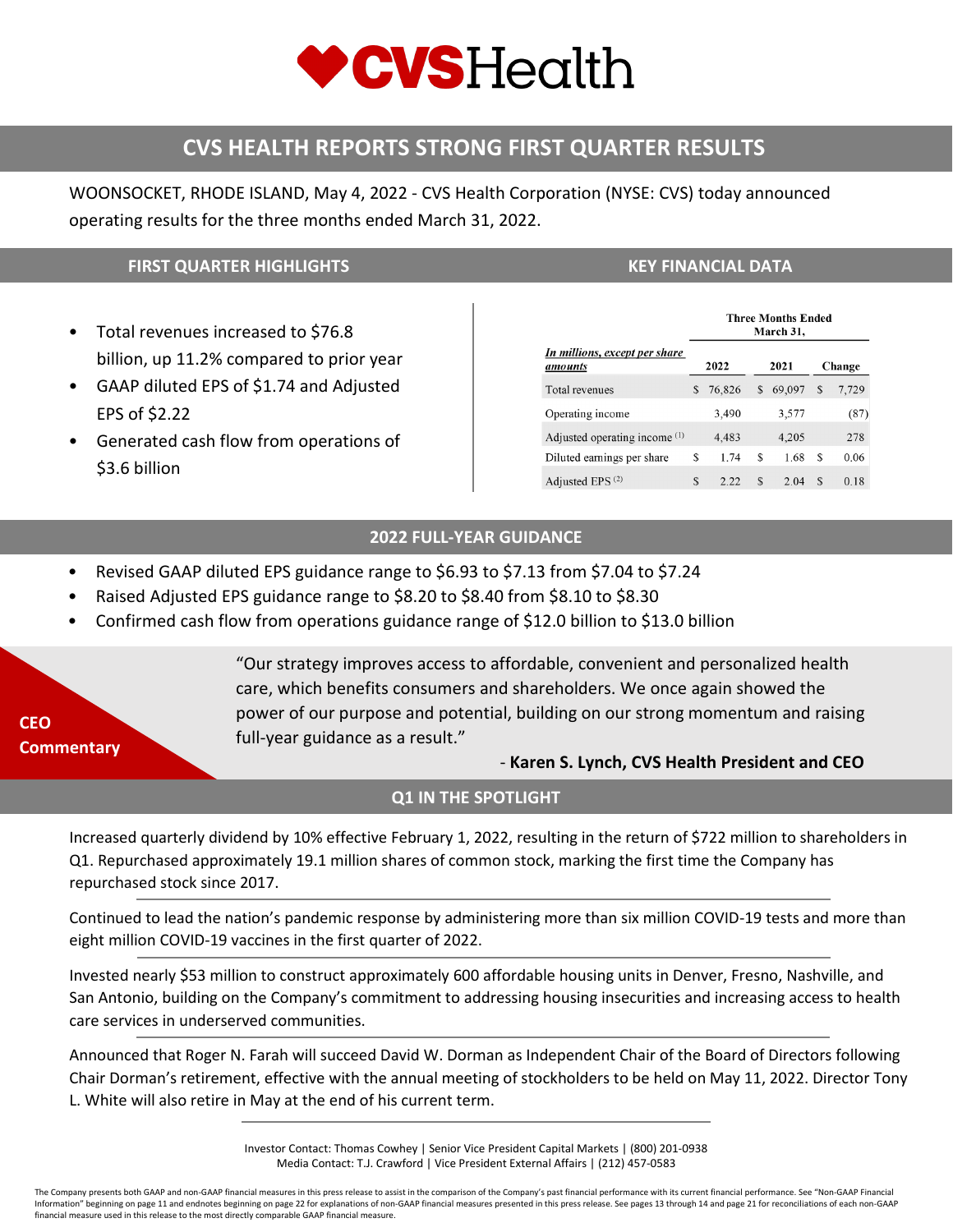## **Consolidated First Quarter Results and Operational Highlights**

|                                          |    | <b>Three Months Ended</b><br>March 31, |              |        |  |        |
|------------------------------------------|----|----------------------------------------|--------------|--------|--|--------|
| In millions, except per share amounts    |    | 2022                                   |              | 2021   |  | Change |
| Total revenues                           | S. | 76,826                                 | $\mathbb{S}$ | 69,097 |  | 7,729  |
| Operating income                         |    | 3,490                                  |              | 3,577  |  | (87)   |
| Adjusted operating income <sup>(1)</sup> |    | 4,483                                  |              | 4,205  |  | 278    |
| Net income                               |    | 2,313                                  |              | 2,224  |  | 89     |
| Diluted earnings per share               | S  | 1.74                                   |              | 1.68   |  | 0.06   |
| Adjusted EPS $^{(2)}$                    |    | 2.22                                   |              | 2.04   |  | 0.18   |

## **Financial Results**

For the three months ended March 31, 2022 compared to the prior year:

- Total revenues increased 11.2% driven by growth across all segments.
- Operating income decreased 2.4% primarily due to the establishment of a legal settlement accrual related to the pending agreement with the State of Florida to settle all opioid claims against the Company for \$484 million, which will be paid over a period of 18 years. The decrease in operating income was partially offset by the increase in adjusted operating income described below and a decrease in amortization of intangible assets compared to prior year.
- *•* Adjusted operating income increased 6.6% primarily due to increased prescription and front store volume, including the sale of COVID-19 over-the-counter ("OTC") test kits, and the impact of COVID-19 vaccinations in the Retail/ LTC segment and improved purchasing economics and growth in specialty pharmacy in the Pharmacy Services segment.
- Interest expense decreased \$71 million, or 10.8%, due to lower debt in the three months ended March 31, 2022.
- The effective income tax rate decreased to 21.5% compared to 25.1% primarily due to the impact of certain discrete tax items concluded in the first quarter of 2022. The Company's adjusted effective income tax rate <sup>(3)</sup> remained relatively consistent compared to prior year.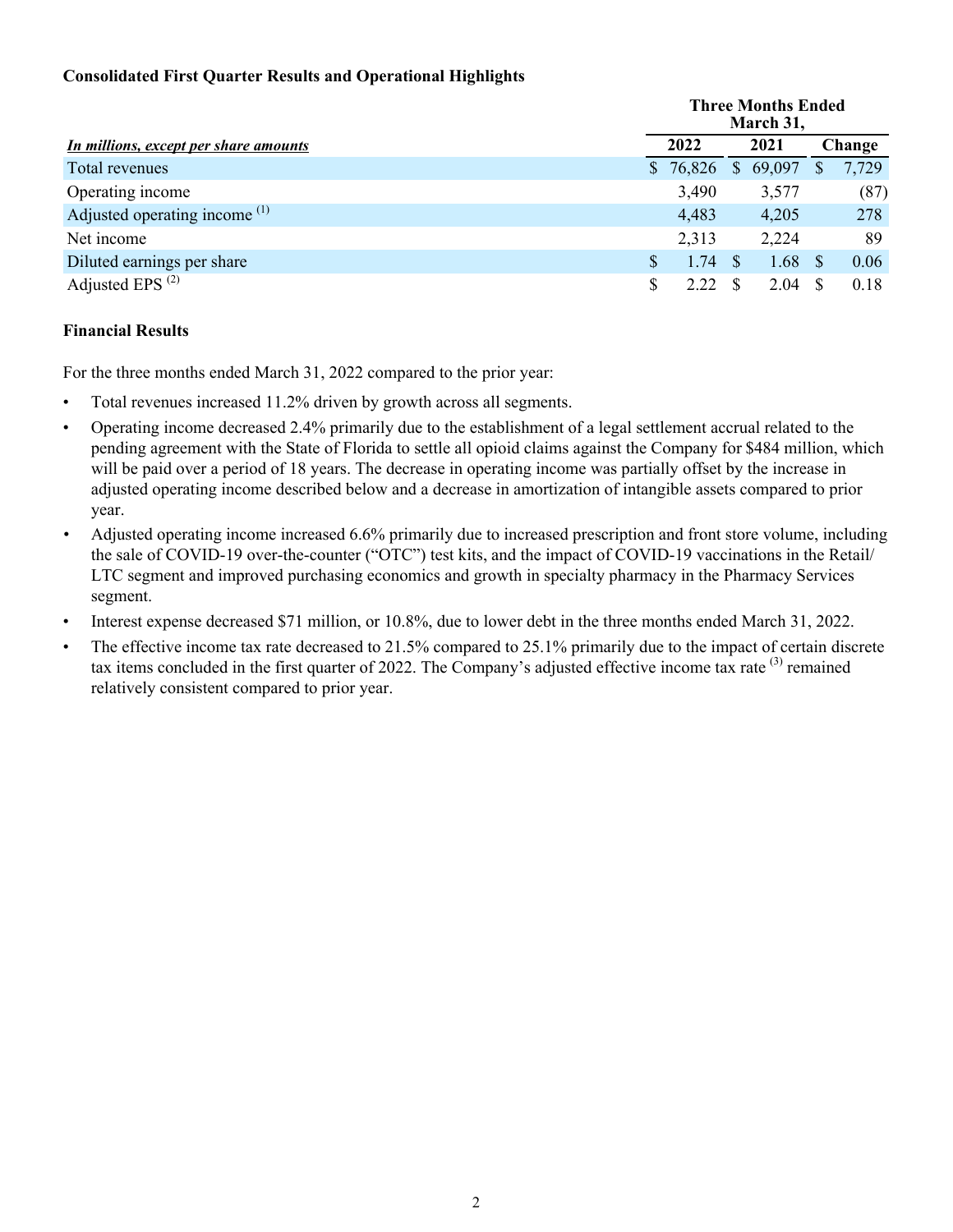#### **Health Care Benefits Segment**

The Health Care Benefits segment offers a full range of insured and self-insured ("ASC") medical, pharmacy, dental and behavioral health products and services. The segment results for the three months ended March 31, 2022 and 2021 were as follows:

|                                          |           | <b>Three Months Ended</b><br>March 31, |             |  |  |  |  |  |  |
|------------------------------------------|-----------|----------------------------------------|-------------|--|--|--|--|--|--|
| In millions, except percentages          | 2022      | 2021                                   | Change      |  |  |  |  |  |  |
| Total revenues                           | \$23,109  | \$20,483                               | 2,626<br>\$ |  |  |  |  |  |  |
| Adjusted operating income <sup>(1)</sup> | 1.751     | 1,782                                  | (31)        |  |  |  |  |  |  |
| Medical benefit ratio ("MBR") $(4)$      | $83.5 \%$ | 83.2 %                                 | $0.3\%$     |  |  |  |  |  |  |
| Medical membership $(5)$                 | 24.5      | 23.6                                   | 0.9         |  |  |  |  |  |  |

- *•* Total revenues increased 12.8% for the three months ended March 31, 2022 compared to the prior year driven by growth across all product lines.
- *•* Adjusted operating income decreased slightly for the three months ended March 31, 2022 compared to the prior year primarily driven by net realized capital losses and the continued progression towards normalized total medical costs, largely offset by membership growth across all product lines.
- The MBR increased slightly to 83.5% in the three months ended March 31, 2022 compared to 83.2% in the prior year reflective of the continued progression towards normalized total medical costs.
- Medical membership as of March 31, 2022 of 24.5 million increased 674,000 members compared with December 31, 2021, reflecting increases across all product lines.
- The segment experienced favorable development of prior-years' health care cost estimates in its Government Services and Commercial businesses during the three months ended March 31, 2022, primarily attributable to fourth quarter 2021 performance.
- Prior years' health care costs payable estimates developed favorably by \$676 million during the three months ended March 31, 2022. This development is reported on a basis consistent with the prior years' development reported in the health care costs payable table in the Company's annual audited financial statements and does not directly correspond to an increase in 2022 operating results.

See the supplemental information on page [16](#page-15-0) for additional information regarding the performance of the Health Care Benefits segment.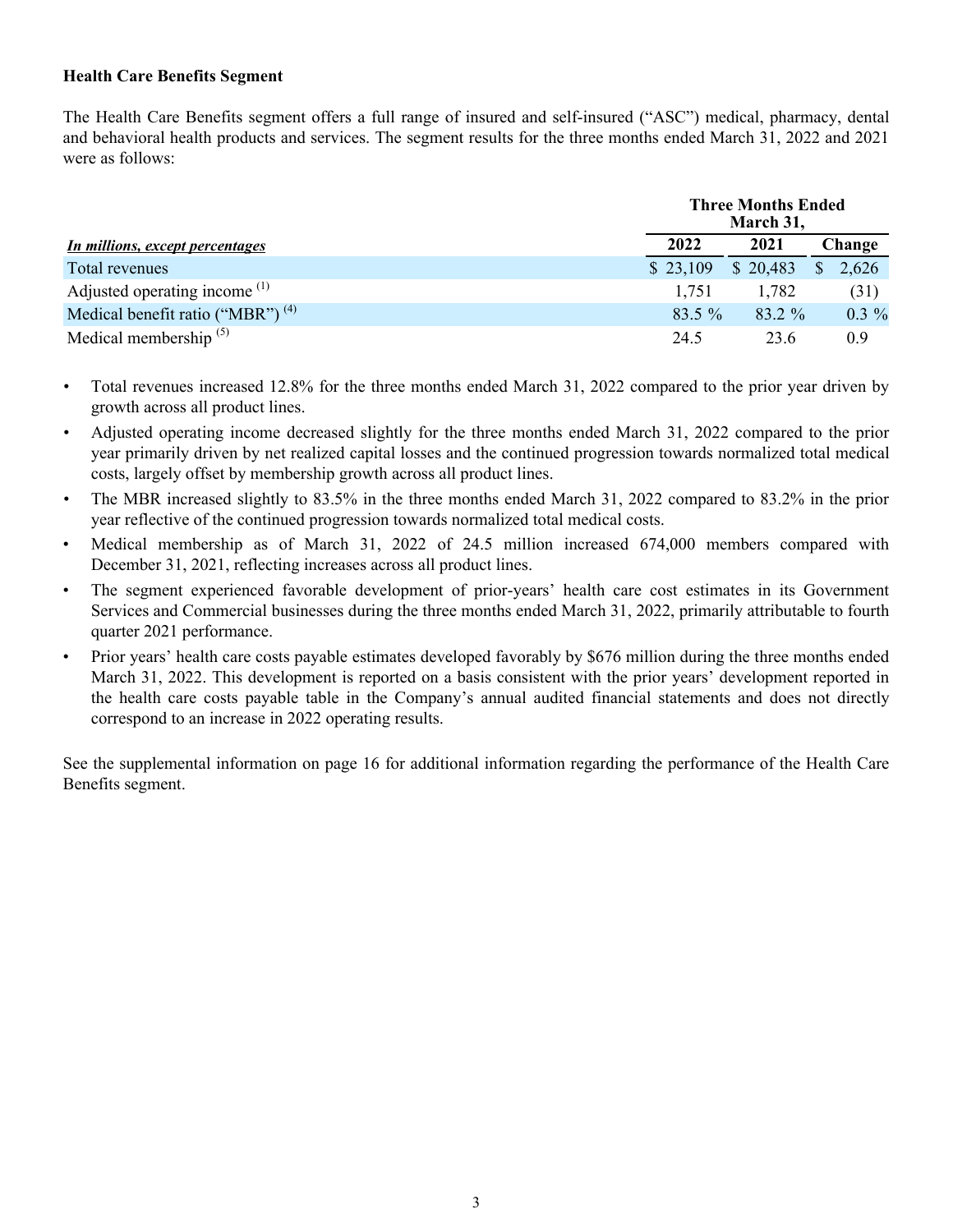#### **Pharmacy Services Segment**

The Pharmacy Services segment provides a full range of pharmacy benefit management solutions to employers, health plans, government employee groups and government sponsored programs. The segment results for the three months ended March 31, 2022 and 2021 were as follows:

|                                          |          | <b>Three Months Ended</b><br>March 31, |        |          |        |  |  |
|------------------------------------------|----------|----------------------------------------|--------|----------|--------|--|--|
| In millions                              | 2022     |                                        | 2021   |          | Change |  |  |
| Total revenues                           | \$39,461 | $\mathbb{S}^-$                         | 36,321 | <b>S</b> | 3,140  |  |  |
| Adjusted operating income <sup>(1)</sup> | 1,636    |                                        | 1,507  |          | 129    |  |  |
| Total pharmacy claims processed $(6)(7)$ | 567.0    |                                        | 535.9  |          | 31.1   |  |  |
| Pharmacy network <sup>(8)</sup>          | 484.3    |                                        | 455.4  |          | 28.9   |  |  |
| Mail choice $(9)$                        | 82.7     |                                        | 80.5   |          | 22     |  |  |

- Total revenues increased 8.6% for the three months ended March 31, 2022 compared to the prior year primarily driven by increased pharmacy claims volume, growth in specialty pharmacy and brand inflation, partially offset by continued client price improvements.
- Adjusted operating income increased 8.6% for the three months ended March 31, 2022 compared to the prior year primarily driven by improved purchasing economics, including increased contributions from the products and services of the Company's group purchasing organization, and specialty pharmacy. These increases were partially offset by continued client price improvements.
- Total pharmacy claims processed increased 5.8% on a 30-day equivalent basis for the three months ended March 31, 2022 compared to the prior year. The increase was primarily driven by net new business, increased utilization and the impact of a weaker cough, cold and flu season experienced in the prior year. Excluding the impact of COVID-19 vaccinations, total pharmacy claims processed increased 5.5% on a 30-day equivalent basis for the three months ended March 31, 2022 compared to the prior year.

See the supplemental information on page [18](#page-17-0) for additional information regarding the performance of the Pharmacy Services segment.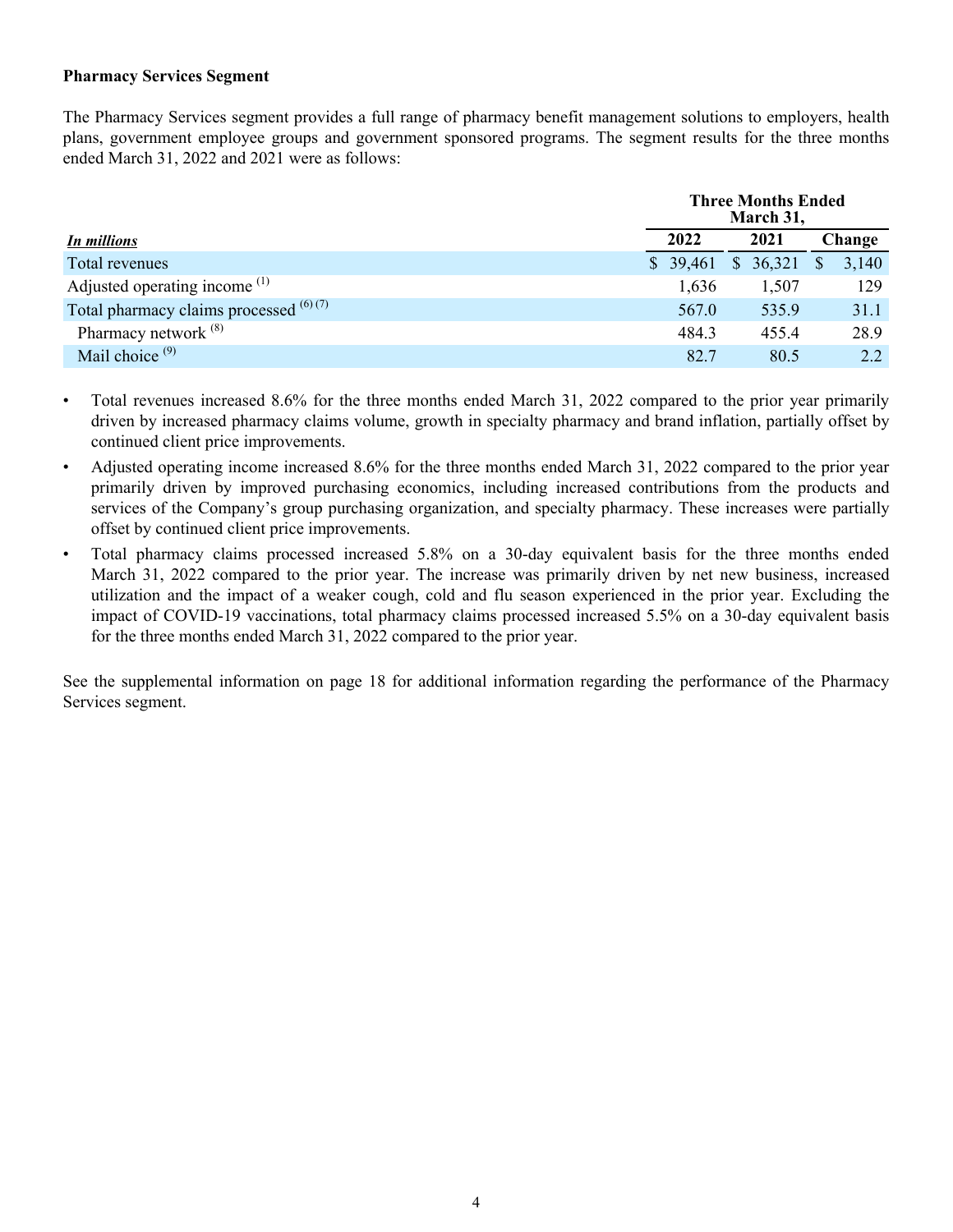#### **Retail/LTC Segment**

The Retail/LTC segment fulfills prescriptions for medications, provides patient care programs, sells a wide assortment of health and wellness products and general merchandise, provides health care services through walk-in medical clinics, provides medical diagnostic testing, administers vaccinations and provides pharmacy services to long-term care facilities. The segment results for the three months ended March 31, 2022 and 2021 were as follows:

|                                          |       | <b>Three Months Ended</b><br>March 31, |        |
|------------------------------------------|-------|----------------------------------------|--------|
| In millions                              | 2022  | 2021                                   | Change |
| Total revenues                           |       | $$25,418$ $$23,274$ $$$                | 2.144  |
| Adjusted operating income <sup>(1)</sup> | 1.605 | 1.394                                  | 211    |
| Prescriptions filled $^{(6)(7)}$         | 394.6 | 3754                                   | 19.2   |

- *•* Total revenues increased 9.2% for the three months ended March 31, 2022 compared to the prior year primarily driven by increased prescription and front store volume, including the sale of COVID-19 OTC test kits and the impact of a weaker cough, cold and flu season experienced in the prior year, as well as pharmacy brand inflation. These increases were partially offset by the impact of recent generic introductions, continued pharmacy reimbursement pressure and decreased COVID-19 diagnostic testing.
- *•* Adjusted operating income increased 15.1% for the three months ended March 31, 2022 compared to the prior year primarily driven by the increased prescription and front store volume described above, the impact of COVID-19 vaccinations and improved generic drug purchasing. These increases were partially offset by continued pharmacy reimbursement pressure, increased investments in the segment's operations and capabilities and decreased COVID-19 diagnostic testing.
- *•* Prescriptions filled increased 5.1% on a 30-day equivalent basis for the three months ended March 31, 2022 compared to the prior year primarily driven by increased utilization and the impact of a weaker cough, cold and flu season experienced in the prior year. Excluding the impact of COVID-19 vaccinations, prescriptions filled increased 5.6% on a 30-day equivalent basis for the three months ended March 31, 2022 compared to the prior year.

See the supplemental information on page [19](#page-18-0) for additional information regarding the performance of the Retail/LTC segment.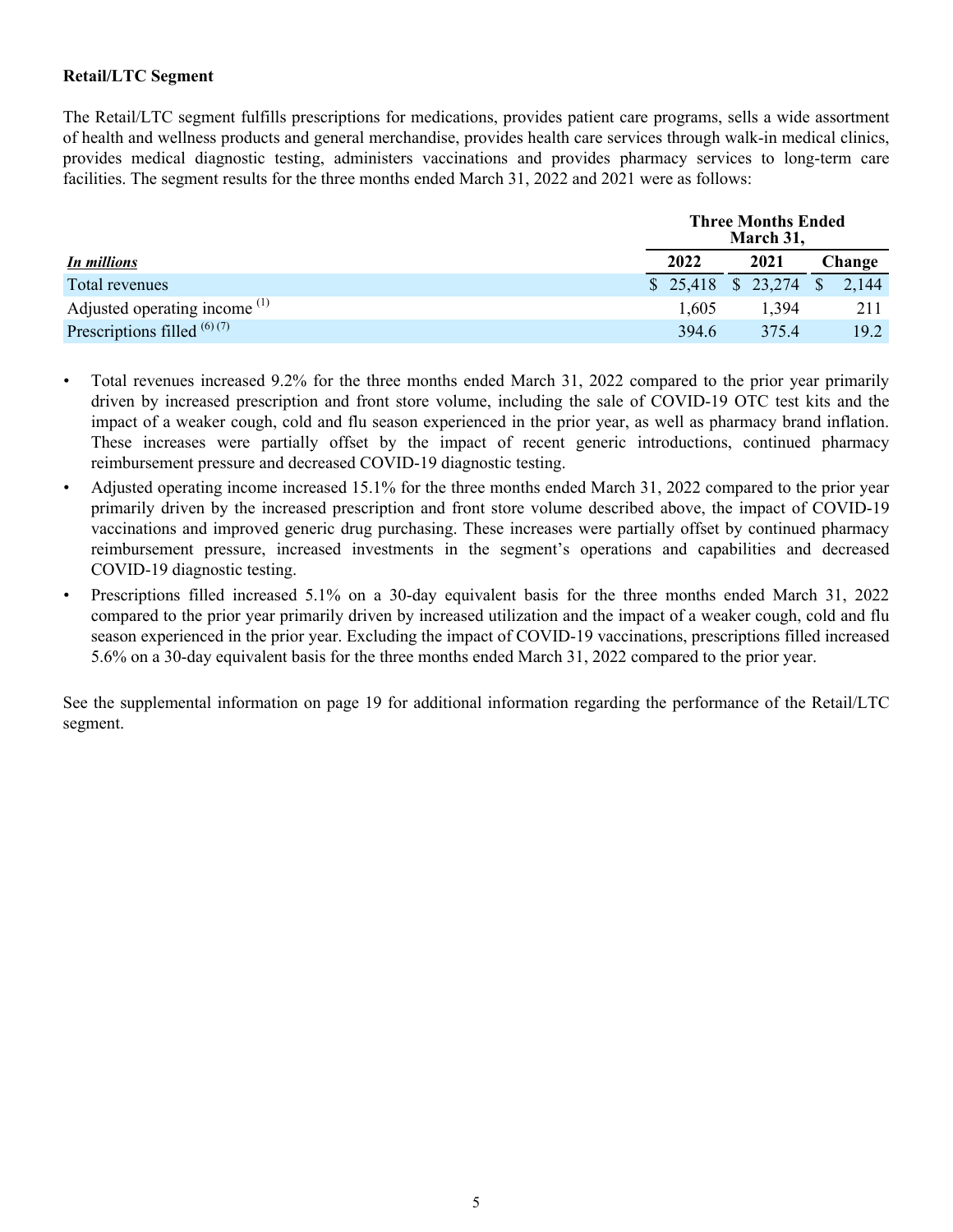#### **2022 Full-Year Guidance**

The Company revised its full-year 2022 GAAP diluted EPS guidance range to \$6.93 to \$7.13 from \$7.04 to \$7.24 and raised its full-year 2022 Adjusted EPS guidance range to \$8.20 to \$8.40 from \$8.10 to \$8.30. The Company also confirmed its full-year 2022 cash flow from operations guidance range of \$12.0 billion to \$13.0 billion.

The adjustments between full-year 2022 GAAP diluted EPS and Adjusted EPS include amortization of intangible assets, a legal settlement accrual, a loss on assets held for sale, the corresponding income tax benefit or expense related to the items excluded from adjusted income attributable to CVS Health and the impact of certain discrete tax items concluded in the first quarter of 2022.

#### **Teleconference and Webcast**

The Company will be holding a conference call today for investors at 8:00 a.m. (Eastern Time) to discuss its first quarter results. An audio webcast of the call will be broadcast simultaneously for all interested parties through the Investor Relations section of the CVS Health website at [http://investors.cvshealth.com.](http://investors.cvshealth.com) This webcast will be archived and available on the website for a one-year period following the conference call.

#### **About CVS Health**

CVS Health is the leading health solutions company, delivering care like no one else can. We reach more people and improve the health of communities across America through our local presence, digital channels and over 300,000 dedicated colleagues – including more than 40,000 physicians, pharmacists, nurses, and nurse practitioners. Wherever and whenever people need us, we help them with their health – whether that's managing chronic diseases, staying compliant with their medications, or accessing affordable health and wellness services in the most convenient ways. We help people navigate the health care system – and their personal health care – by improving access, lowering costs and being a trusted partner for every meaningful moment of health. And we do it all with heart, each and every day. Learn more at [www.cvshealth.com](http://www.cvshealth.com).

#### **Cautionary Statement Concerning Forward-Looking Statements**

The Private Securities Litigation Reform Act of 1995 provides a safe harbor for forward-looking statements made by or on behalf of CVS Health Corporation. Statements in this press release that are forward-looking include, but are not limited to, Ms. Lynch's quotation, the information under the headings "2022 Full-Year Guidance" and "Q1 In The Spotlight" and the information included in the endnotes and reconciliations. By their nature, all forwardlooking statements are not guarantees of future performance or results and are subject to risks and uncertainties that are difficult to predict and/or quantify. Actual results may differ materially from those contemplated by the forwardlooking statements due to the risks and uncertainties related to the COVID-19 pandemic, including the potential emergence of additional variants, vaccine and testing protocols, government testing initiatives, the geographies impacted by and the severity and duration of the pandemic, the pandemic's impact on the U.S. and global economies and consumer behavior and health care utilization patterns, and the timing, scope and impact of stimulus legislation and other federal, state and local governmental responses to the pandemic, as well as the risks and uncertainties described in our Securities and Exchange Commission ("SEC") filings, including those set forth in the Risk Factors section and under the heading "Cautionary Statement Concerning Forward-Looking Statements" in our most recently filed Annual Report on Form 10-K, our Quarterly Report on Form 10-Q for the quarterly period ended March 31, 2022 and our Current Reports on Form 8-K.

You are cautioned not to place undue reliance on CVS Health's forward-looking statements. CVS Health's forwardlooking statements are and will be based upon management's then-current views and assumptions regarding future events and operating performance, and are applicable only as of the dates of such statements. CVS Health does not assume any duty to update or revise forward-looking statements, whether as a result of new information, future events, uncertainties or otherwise.

#### - Tables Follow -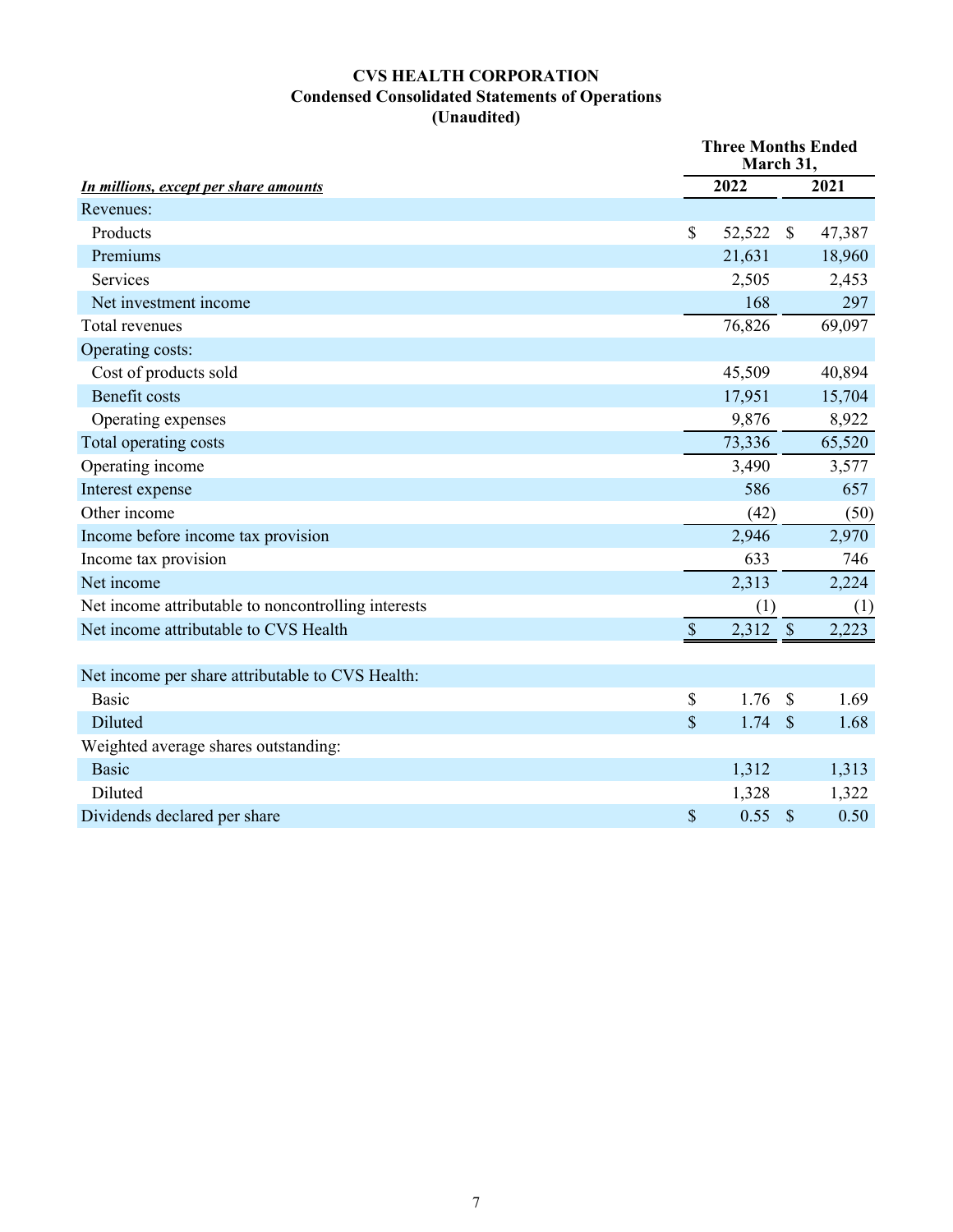## **CVS HEALTH CORPORATION Condensed Consolidated Balance Sheets (Unaudited)**

| <b>In millions</b>                                 |                           | March 31,<br>2022 | December 31,<br>2021 |           |  |
|----------------------------------------------------|---------------------------|-------------------|----------------------|-----------|--|
| Assets:                                            |                           |                   |                      |           |  |
| Cash and cash equivalents                          | \$                        | 8,442             | \$                   | 9,408     |  |
| Investments                                        |                           | 2,900             |                      | 3,117     |  |
| Accounts receivable, net                           |                           | 26,451            |                      | 24,431    |  |
| Inventories                                        |                           | 18,160            |                      | 17,760    |  |
| Other current assets                               |                           | 5,530             |                      | 5,292     |  |
| Total current assets                               |                           | 61,483            |                      | 60,008    |  |
| Long-term investments                              |                           | 22,595            |                      | 23,025    |  |
| Property and equipment, net                        |                           | 12,844            |                      | 12,896    |  |
| Operating lease right-of-use assets                |                           | 18,801            |                      | 19,122    |  |
| Goodwill                                           |                           | 79,060            |                      | 79,121    |  |
|                                                    |                           |                   |                      |           |  |
| Intangible assets, net<br>Separate accounts assets |                           | 28,543<br>4,670   |                      | 29,026    |  |
| Other assets                                       |                           | 4,877             |                      | 5,087     |  |
| <b>Total assets</b>                                | $\boldsymbol{\mathsf{S}}$ |                   |                      | 4,714     |  |
|                                                    |                           | 232,873           | $\mathcal{S}$        | 232,999   |  |
| Liabilities:                                       |                           |                   |                      |           |  |
| Accounts payable                                   | \$                        | 12,738            | $\mathcal{S}$        | 12,544    |  |
| Pharmacy claims and discounts payable              |                           | 18,572            |                      | 17,330    |  |
| Health care costs payable                          |                           | 10,260            |                      | 8,808     |  |
| Policyholders' funds                               |                           | 4,138             |                      | 4,301     |  |
| Accrued expenses                                   |                           | 16,619            |                      | 17,670    |  |
| Other insurance liabilities                        |                           | 1,387             |                      | 1,303     |  |
| Current portion of operating lease liabilities     |                           | 1,849             |                      | 1,646     |  |
| Current portion of long-term debt                  |                           | 4,217             |                      | 4,205     |  |
| Total current liabilities                          |                           | 69,780            |                      | 67,807    |  |
| Long-term operating lease liabilities              |                           | 17,786            |                      | 18,177    |  |
| Long-term debt                                     |                           | 52,063            |                      | 51,971    |  |
| Deferred income taxes                              |                           | 5,829             |                      | 6,270     |  |
| Separate accounts liabilities                      |                           | 4,670             |                      | 5,087     |  |
| Other long-term insurance liabilities              |                           | 6,363             |                      | 6,402     |  |
| Other long-term liabilities                        |                           | 2,242             |                      | 1,904     |  |
| <b>Total liabilities</b>                           |                           | 158,733           |                      | 157,618   |  |
|                                                    |                           |                   |                      |           |  |
| Shareholders' equity:                              |                           |                   |                      |           |  |
| Preferred stock                                    |                           |                   |                      |           |  |
| Common stock and capital surplus                   |                           | 47,677            |                      | 47,377    |  |
| Treasury stock                                     |                           | (30, 145)         |                      | (28, 173) |  |
| Retained earnings                                  |                           | 56,488            |                      | 54,906    |  |
| Accumulated other comprehensive income (loss)      |                           | (190)             |                      | 965       |  |
| Total CVS Health shareholders' equity              |                           | 73,830            |                      | 75,075    |  |
| Noncontrolling interests                           |                           | 310               |                      | 306       |  |
| Total shareholders' equity                         |                           | 74,140            |                      | 75,381    |  |
| Total liabilities and shareholders' equity         | $\$$                      | 232,873           | \$                   | 232,999   |  |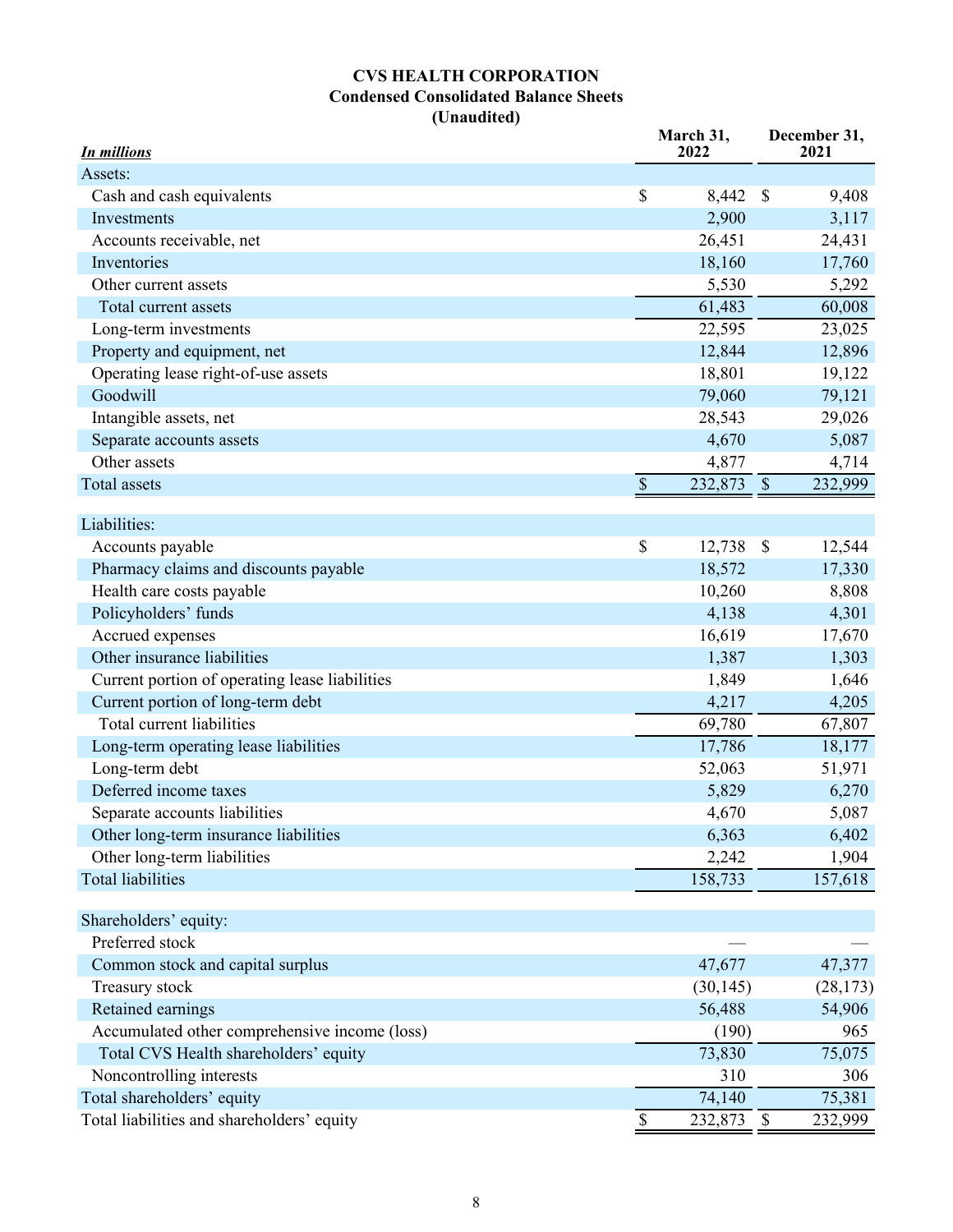Health Care Benefits Segment

The Health Care Benefits segment offers a full range of insured and self-insured (<sup>2</sup> ASC<sup>3</sup>) medical, pharmacy, denta and behavioral health products and services. The segment results for the three months ended March 31, 2022 and 2021 were as follows:

|                                                               | <b>Three Months Ended</b><br>March 31,                |         |
|---------------------------------------------------------------|-------------------------------------------------------|---------|
| In millions, except percentages                               | 2022<br>2021                                          | Change  |
| <b>Total revenues</b>                                         | $$23,109$ $$20, \square$ $38$ $2, \square$ $2\square$ |         |
| Adjusted operating incom $\mathbf{E}^{\text{O}}$              | $1,\square \square 1 \qquad 1,\square \square 2$      | (31)    |
| Medical benefit ratio $(^2$ MBR <sup><math>(3)</math></sup> ) | $\Box$ 3. $\Box$ % $\Box$ 3.2 %                       | $0.3\%$ |
| Medical membership $\Box$                                     | $2\square$ .<br>$23. \square$                         | 0.9     |

- $\ddagger$  Total revenues increased 12.  $\heartsuit$  for the three months ended March 31, 2022 compared to the prior vear driven by growth across all product lines.
- ‡ Adjusted operating income decreased slightly for the three months ended March 31, 2022 compared to the prior year primarily driven by net reali□ ed capital losses and the continued progression towards normali□ ed total medic costs, largely offset by membership growth across all productes.
- $\ddagger$  The MBR increased slightly to  $\Box$  3. $\Box$  % in the three months ended March 31, 2022 compared to  $\Box$  3.2% in the prior year reflective of the continued progression towards normalitoted medical costs.
- Medical membership as of March 31, 2022 of  $2\square \square \square$  million increased  $\square \square \square$ ,000 members compared wi  $\bullet$ December 31, 2021, reflecting increases across all product lines.
- The segment experienced favorable development of prior-yearsµ health care cost estimates in its Government Services and Commercial businesses during the three months ended March 31, 2022, primarily attributable to fourth  $\Box$  uarter 2021 performance.
- Prior yearsµ health care costs payable estimates developed favorably by  $\mathcal{S} \square \square \square$  million during the three months en March 31, 2022. This development is reported on a basis consistent with the prior yearsµ development reported in the health care costs payable table in the Companyµ s annual audited financial statements and does not directly correspond to an increase in 2022 operating results.

See the supplemental information on page for additional information regarding the performance of the Health Care Benefits segment.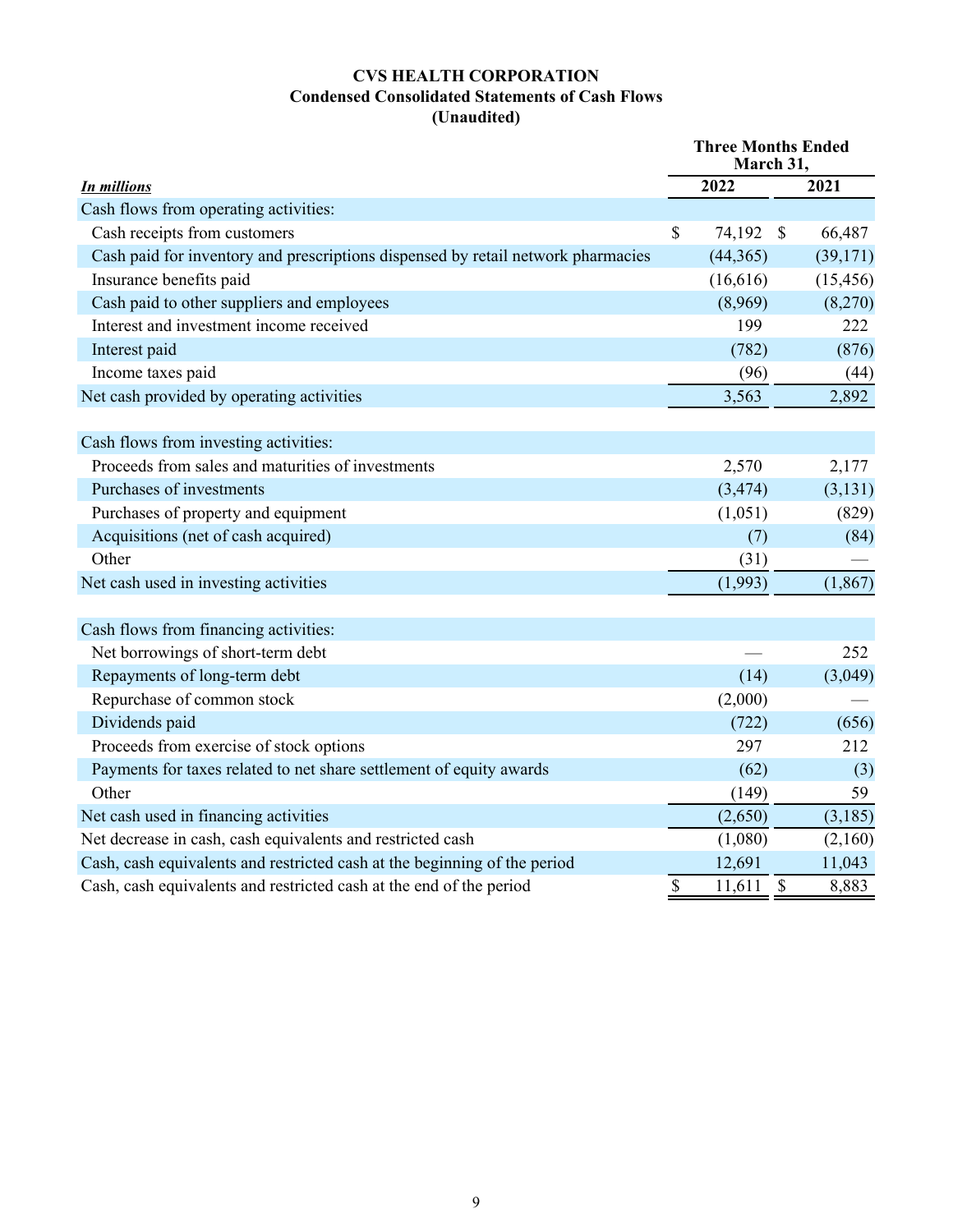## **CVS HEALTH CORPORATION Condensed Consolidated Statements of Cash Flows (Unaudited)**

|                                                                                               | <b>Three Months Ended</b><br>March 31, |         |    |         |  |
|-----------------------------------------------------------------------------------------------|----------------------------------------|---------|----|---------|--|
| In millions                                                                                   |                                        | 2022    |    | 2021    |  |
| Reconciliation of net income to net cash provided by operating activities:                    |                                        |         |    |         |  |
| Net income                                                                                    | \$                                     | 2,313   | -S | 2,224   |  |
| Adjustments required to reconcile net income to net cash provided by operating<br>activities: |                                        |         |    |         |  |
| Depreciation and amortization                                                                 |                                        | 1,055   |    | 1,126   |  |
| Stock-based compensation                                                                      |                                        | 89      |    | 87      |  |
| Deferred income taxes and other noncash items                                                 |                                        | (187)   |    | (166)   |  |
| Change in operating assets and liabilities, net of effects from acquisitions:                 |                                        |         |    |         |  |
| Accounts receivable, net                                                                      |                                        | (1,967) |    | (2,093) |  |
| Inventories                                                                                   |                                        | (400)   |    | 879     |  |
| Other assets                                                                                  |                                        | (352)   |    | (286)   |  |
| Accounts payable and pharmacy claims and discounts payable                                    |                                        | 1,974   |    | 576     |  |
| Health care costs payable and other insurance liabilities                                     |                                        | 1,478   |    | 294     |  |
| Other liabilities                                                                             |                                        | (440)   |    | 251     |  |
| Net cash provided by operating activities                                                     |                                        | 3,563   |    | 2,892   |  |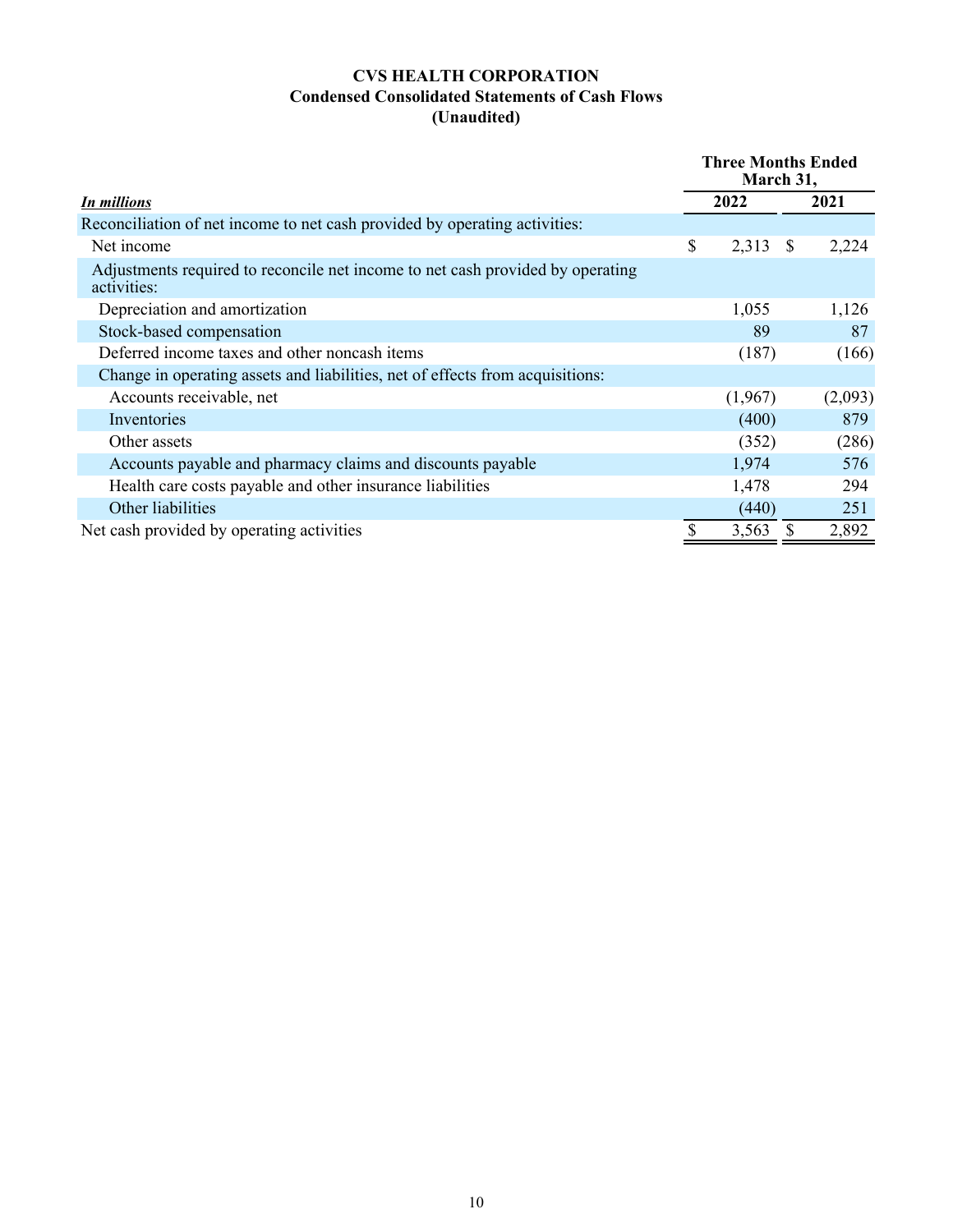#### **Non-GAAP Financial Information**

The Company uses non-GAAP financial measures to analyze underlying business performance and trends. The Company believes that providing these non-GAAP financial measures enhances the Company's and investors' ability to compare the Company's past financial performance with its current performance. These non-GAAP financial measures are provided as supplemental information to the financial measures presented in this press release that are calculated and presented in accordance with GAAP. Non-GAAP financial measures should not be considered a substitute for, or superior to, financial measures determined or calculated in accordance with GAAP. The Company's definitions of its non-GAAP financial measures may not be comparable to similarly titled measures reported by other companies.

Non-GAAP financial measures such as consolidated adjusted operating income, adjusted earnings per share (EPS) and adjusted income attributable to CVS Health exclude from the relevant GAAP metrics, as applicable: amortization of intangible assets and other items, if any, that neither relate to the ordinary course of the Company's business nor reflect the Company's underlying business performance.

The Company's Non-GAAP adjusted effective income tax rate excludes from the relevant GAAP metric the corresponding tax benefit or expense related to the amortization of intangible assets and other items, if any, that neither relate to the ordinary course of the Company's business nor reflect the Company's underlying business performance and certain discrete tax items.

For the periods covered in this press release, the following items are excluded from the non-GAAP financial measures described above, as applicable, because the Company believes they neither relate to the ordinary course of the Company's business nor reflect the Company's underlying business performance:

- The Company's acquisition activities have resulted in the recognition of intangible assets as required under the acquisition method of accounting which consist primarily of trademarks, customer contracts/relationships, covenants not to compete, technology, provider networks and value of business acquired. Definite-lived intangible assets are amortized over their estimated useful lives and are tested for impairment when events indicate that the carrying value may not be recoverable. The amortization of intangible assets is reflected in the unaudited condensed consolidated statements of operations in operating expenses within each segment. Although intangible assets contribute to the Company's revenue generation, the amortization of intangible assets does not directly relate to the underwriting of the Company's insurance products, the services performed for the Company's customers or the sale of the Company's products or services. Additionally, intangible asset amortization expense typically fluctuates based on the size and timing of the Company's acquisition activity. Accordingly, the Company believes excluding the amortization of intangible assets enhances the Company's and investors' ability to compare the Company's past financial performance with its current performance and to analyze underlying business performance and trends. Intangible asset amortization excluded from the related non-GAAP financial measure represents the entire amount recorded within the Company's GAAP financial statements, and the revenue generated by the associated intangible assets has not been excluded from the related non-GAAP financial measure. Intangible asset amortization is excluded from the related non-GAAP financial measure because the amortization, unlike the related revenue, is not affected by operations of any particular period unless an intangible asset becomes impaired or the estimated useful life of an intangible asset is revised.
- During the three months ended March 31, 2022, the legal settlement accrual relates to the pending agreement with the State of Florida, entered into in March 2022, to resolve opioid claims dating back more than a decade. Under this agreement, CVS Health Corporation will settle all opioid claims against it and its subsidiaries by the State of Florida for \$484 million, inclusive of certain legal fees, to be paid over a period of 18 years. The legal settlement accrual is reflected in the unaudited condensed consolidated statement of operations in operating expenses within the Corporate/Other segment.
- During the three months ended March 31, 2022, the loss on assets held for sale relates to the Commercial Business reporting unit within the Health Care Benefits segment. In March 2022, the Company reached an agreement to sell its international health care business domiciled in Thailand ("Thailand business"), which is included in the Commercial Business reporting unit. At that time, a portion of the Commercial Business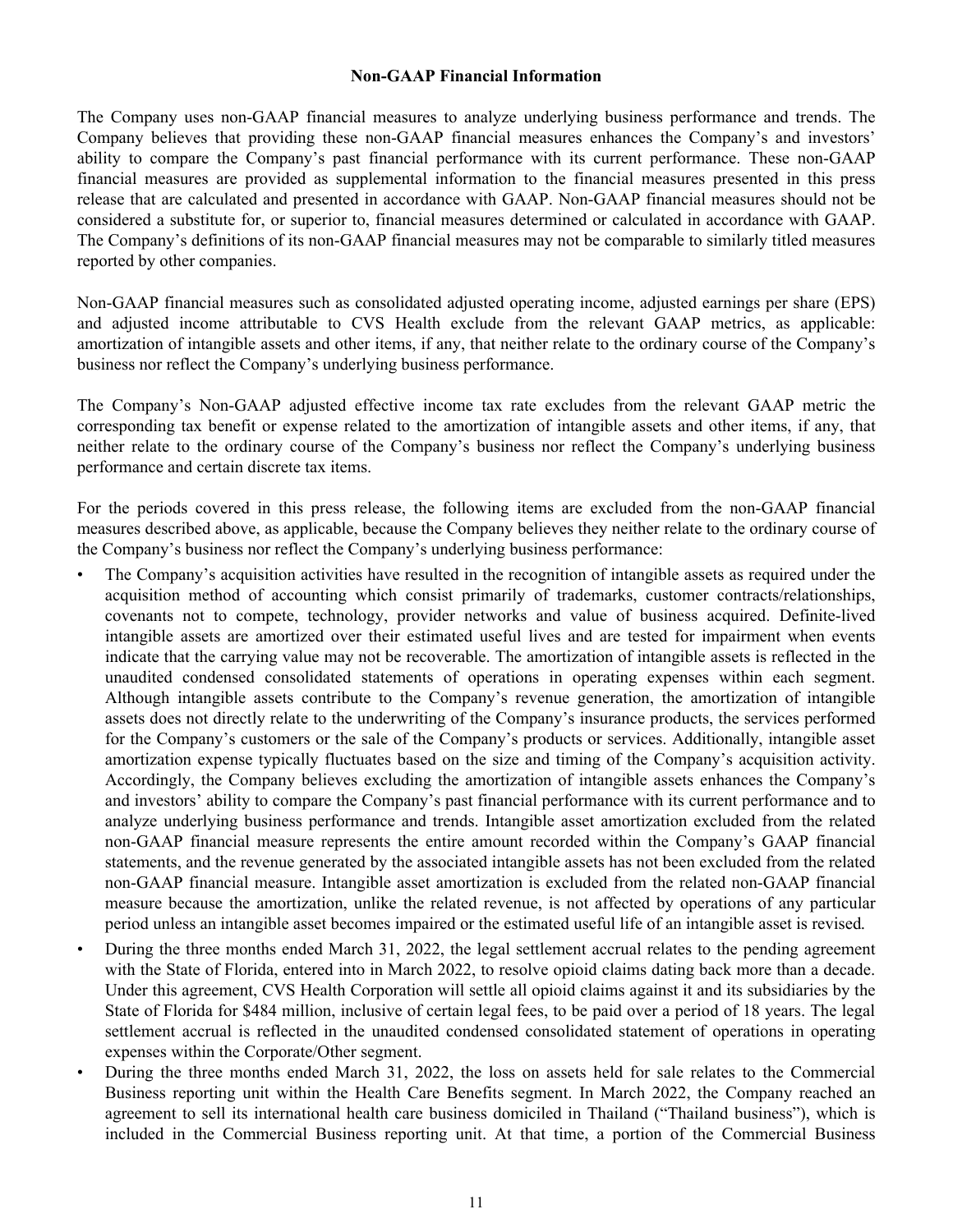goodwill was specifically allocated to the Thailand business. The net assets of the Thailand business were accounted for as assets held for sale and included in other current assets and accrued expenses on the unaudited condensed consolidated balance sheet at March 31, 2022. The carrying value of the Thailand business was determined to be greater than its fair value and a loss on assets held for sale was recorded. The sale is expected to close in the second quarter of 2022. The loss on assets held for sale is reflected in the unaudited condensed consolidated statement of operations in operating expenses within the Health Care Benefits segment.

- During the three months ended March 31, 2021, acquisition-related integration costs relate to the acquisition of Aetna Inc. The acquisition-related integration costs are reflected in the unaudited condensed consolidated statement of operations in operating expenses within the Corporate/Other segment.
- The corresponding tax benefit or expense related to the items excluded from adjusted income attributable to CVS Health and Adjusted EPS above. The nature of each non-GAAP adjustment is evaluated to determine whether a discrete adjustment should be made to the adjusted income tax provision. During the three months ended March 31, 2022, the Company's adjusted income tax provision also excludes the impact of certain discrete tax items concluded in the first quarter of 2022.

See endnotes (1), (2) and (3) on page [22](#page-21-0) for definitions of non-GAAP financial measures. Reconciliations of each non-GAAP financial measure to the most directly comparable GAAP financial measure are presented on pages [13](#page-12-0) through [14](#page-13-0) and page [21](#page-20-0).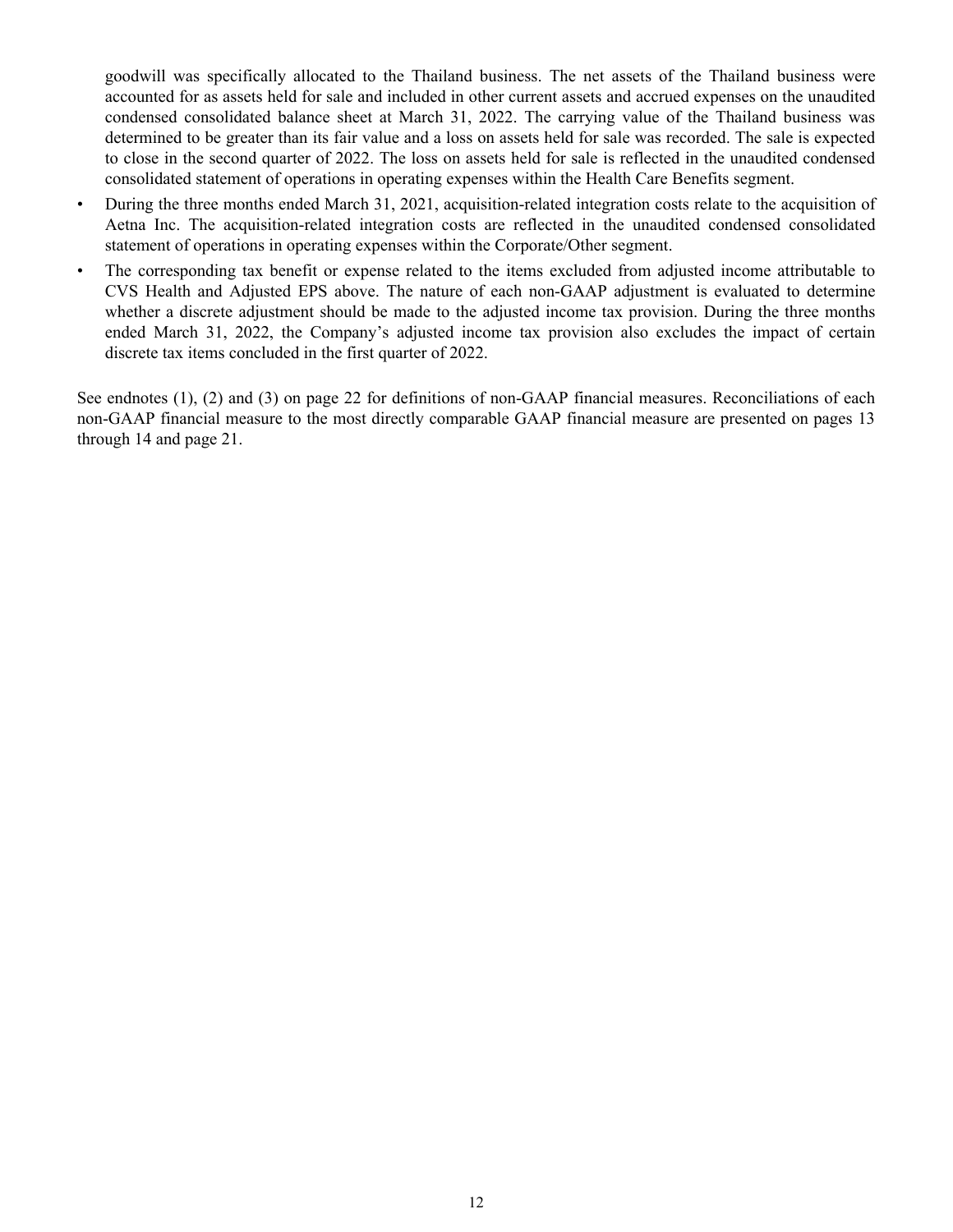## <span id="page-12-0"></span>**Reconciliations of Non-GAAP Financial Measures to the Most Directly Comparable GAAP Financial Measures**

## **Adjusted Operating Income (Unaudited)**

The following are reconciliations of consolidated operating income (GAAP measure) to consolidated adjusted operating income, as well as reconciliations of segment GAAP operating income to segment adjusted operating income:

|                                                          | <b>Three Months Ended March 31, 2022</b> |                                       |  |                             |              |                       |  |                            |  |                                     |  |                        |
|----------------------------------------------------------|------------------------------------------|---------------------------------------|--|-----------------------------|--------------|-----------------------|--|----------------------------|--|-------------------------------------|--|------------------------|
| In millions                                              |                                          | <b>Health Care</b><br><b>Benefits</b> |  | Pharmacy<br><b>Services</b> |              | Retail/<br><b>LTC</b> |  | Corporate/<br><b>Other</b> |  | Intersegment<br><b>Eliminations</b> |  | Consolidated<br>Totals |
| Operating income (loss) (GAAP<br>measure)                |                                          | 1.409                                 |  | 1.592                       | <sup>S</sup> | 1,483                 |  | $(790)$ \$                 |  | $(204)$ \$                          |  | 3,490                  |
| Amortization of intangible assets                        |                                          | 301                                   |  | 44                          |              | 122                   |  |                            |  |                                     |  | 468                    |
| Legal settlement accrual                                 |                                          |                                       |  |                             |              |                       |  | 484                        |  |                                     |  | 484                    |
| Loss on assets held for sale                             |                                          | 41                                    |  |                             |              |                       |  |                            |  |                                     |  | 41                     |
| Adjusted operating income $(\text{loss})$ <sup>(1)</sup> |                                          | 1.751                                 |  | 1,636                       |              | 1.605                 |  | (305)                      |  | 204)                                |  | 4,483                  |

|                                                          | <b>Three Months Ended March 31, 2021</b> |                                       |  |                                    |  |                       |  |                            |  |                                     |  |                               |
|----------------------------------------------------------|------------------------------------------|---------------------------------------|--|------------------------------------|--|-----------------------|--|----------------------------|--|-------------------------------------|--|-------------------------------|
| In millions                                              |                                          | <b>Health Care</b><br><b>Benefits</b> |  | <b>Pharmacy</b><br><b>Services</b> |  | Retail/<br><b>LTC</b> |  | Corporate/<br><b>Other</b> |  | Intersegment<br><b>Eliminations</b> |  | Consolidated<br><b>Totals</b> |
| Operating income (loss) (GAAP<br>measure)                |                                          | 1,380                                 |  | 1.452                              |  | $\frac{1,265}{ }$     |  | $(345)$ \$                 |  | $(175)$ \$                          |  | 3,577                         |
| Amortization of intangible assets                        |                                          | 402                                   |  | 55                                 |  | 129                   |  |                            |  |                                     |  | 587                           |
| Acquisition-related integration<br>costs                 |                                          |                                       |  |                                    |  |                       |  | 41                         |  |                                     |  | 41                            |
| Adjusted operating income $(\text{loss})$ <sup>(1)</sup> |                                          | 1,782                                 |  | 1,507                              |  | 1,394                 |  | (303)                      |  | 175)                                |  | 4,205                         |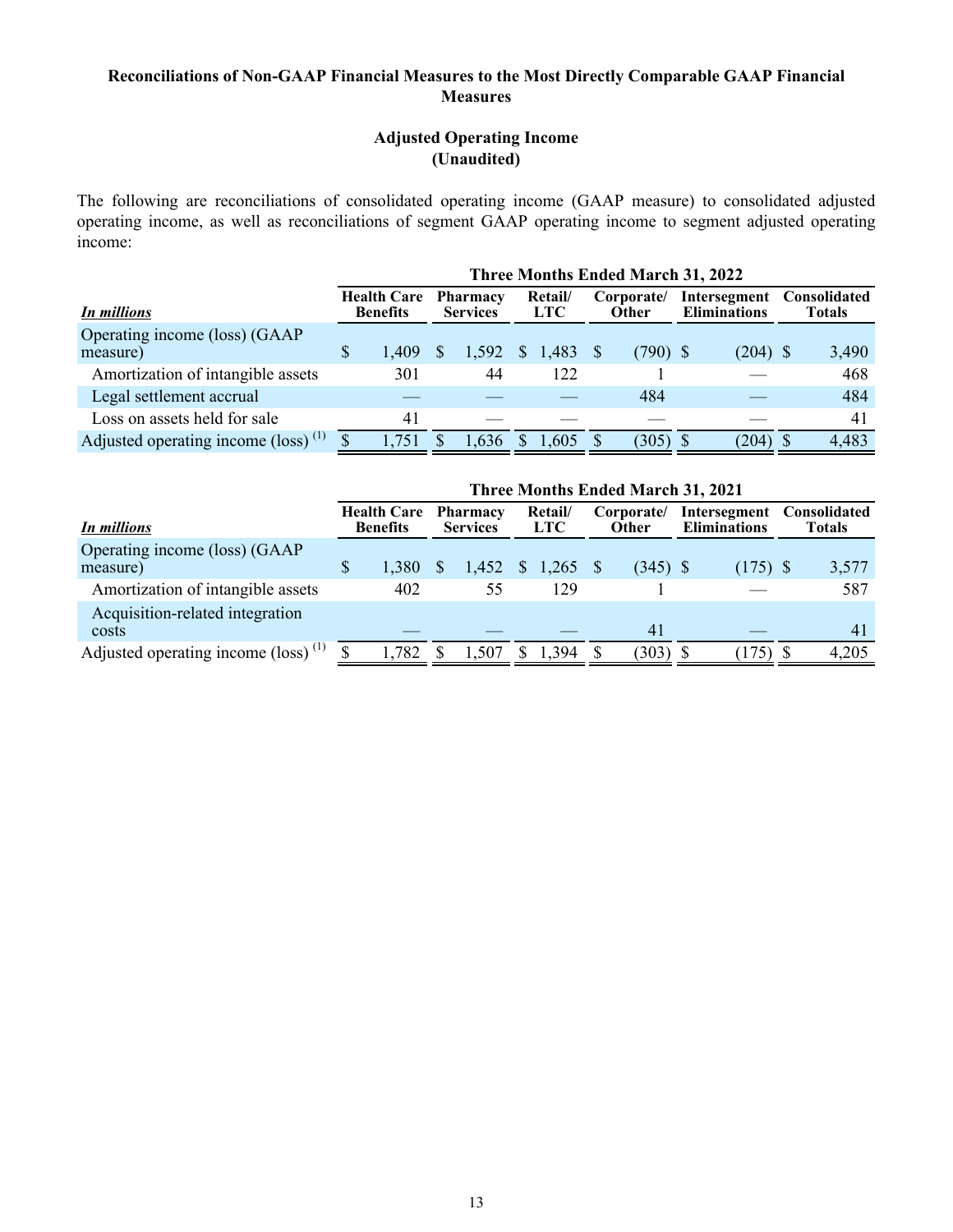#### **Adjusted Earnings Per Share (Unaudited)**

<span id="page-13-0"></span>The following are reconciliations of net income attributable to CVS Health to adjusted income attributable to CVS Health and calculations of GAAP diluted EPS and Adjusted EPS:

|                                                           | <b>Three Months Ended</b><br><b>March 31, 2022</b> |                         |    |                               | <b>March 31, 2021</b> | <b>Three Months Ended</b> |               |                               |
|-----------------------------------------------------------|----------------------------------------------------|-------------------------|----|-------------------------------|-----------------------|---------------------------|---------------|-------------------------------|
| In millions, except per share amounts                     |                                                    | <b>Total</b><br>Company |    | Per<br>Common<br><b>Share</b> |                       | Total<br>Company          |               | Per<br>Common<br><b>Share</b> |
| Net income attributable to CVS Health (GAAP measure)      | S                                                  | 2,312                   | -S | 1.74                          | <b>S</b>              | 2,223                     | <sup>\$</sup> | 1.68                          |
| Amortization of intangible assets                         |                                                    | 468                     |    | 0.35                          |                       | 587                       |               | 0.44                          |
| Legal settlement accrual                                  |                                                    | 484                     |    | 0.36                          |                       |                           |               |                               |
| Loss on assets held for sale                              |                                                    | 41                      |    | 0.03                          |                       |                           |               |                               |
| Acquisition-related integration costs                     |                                                    |                         |    |                               |                       | 41                        |               | 0.03                          |
| Tax impact of non-GAAP adjustments                        |                                                    | (363)                   |    | (0.26)                        |                       | (154)                     |               | (0.11)                        |
| Adjusted income attributable to CVS Health <sup>(2)</sup> |                                                    | 2,942                   |    | 2.22                          |                       | 2,697                     |               | 2.04                          |
|                                                           |                                                    |                         |    |                               |                       |                           |               |                               |
| Weighted average diluted shares outstanding               |                                                    |                         |    | 1,328                         |                       |                           |               | 1,322                         |

## **Adjusted Effective Income Tax Rate (Unaudited)**

The following are reconciliations of the effective income tax rate (GAAP measure) to the adjusted effective income tax rate:

|                                                   | <b>Three Months Ended</b><br>March 31. |           |
|---------------------------------------------------|----------------------------------------|-----------|
|                                                   | 2022                                   | 2021      |
| Effective income tax rate (GAAP measure)          | $21.5 \%$                              | $25.1\%$  |
| Impact of non-GAAP adjustments                    | 38                                     | (0.1)     |
| Adjusted effective income tax rate <sup>(3)</sup> | $25.3\%$                               | $25.0 \%$ |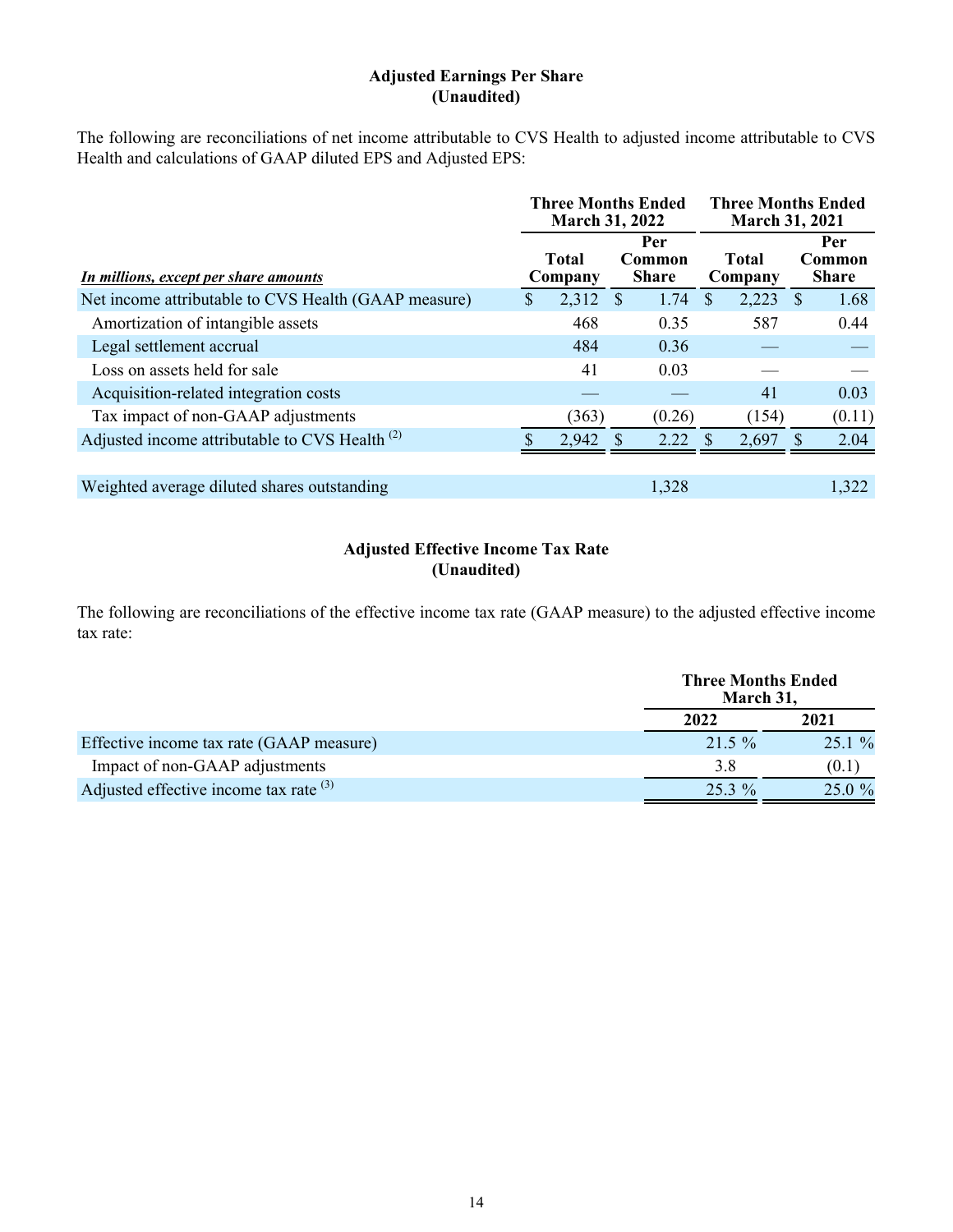The Company's segments maintain separate financial information, and the Company's chief operating decision maker (the "CODM") evaluates the segments' operating results on a regular basis in deciding how to allocate resources among the segments and in assessing segment performance. The CODM evaluates the performance of the Company's segments based on adjusted operating income, which is defined as operating income (GAAP measure) excluding the impact of amortization of intangible assets and other items, if any, that neither relate to the ordinary course of the Company's business nor reflect the Company's underlying business performance as further described in endnote (1). The Company uses adjusted operating income as its principal measure of segment performance as it enhances the Company's ability to compare past financial performance with current performance and analyze underlying business performance and trends.

The following is a reconciliation of financial measures of the Company's segments to the consolidated totals:

| In millions                                                   | <b>Health Care</b><br><b>Benefits</b> |   | Pharmacy<br>Services <sup>(ă)</sup> | <b>Retail</b><br><b>LTC</b> |              | Corporate/<br>Other |    | Intersegment<br>Eliminations <sup><math>(b)</math></sup> | <b>Consolidated</b><br><b>Totals</b> |
|---------------------------------------------------------------|---------------------------------------|---|-------------------------------------|-----------------------------|--------------|---------------------|----|----------------------------------------------------------|--------------------------------------|
| <b>Three Months Ended</b>                                     |                                       |   |                                     |                             |              |                     |    |                                                          |                                      |
| March 31, 2022                                                |                                       |   |                                     |                             |              |                     |    |                                                          |                                      |
| Total revenues                                                | \$<br>23,109                          | S | 39,461                              | \$25,418                    | <sup>8</sup> | 126                 | -S | $(11,288)$ \$                                            | 76,826                               |
| Adjusted operating income<br>$\left(\text{loss}\right)^{(1)}$ | 1,751                                 |   | 1,636                               | 1,605                       |              | (305)               |    | (204)                                                    | 4,483                                |
| March 31, 2021                                                |                                       |   |                                     |                             |              |                     |    |                                                          |                                      |
| Total revenues                                                | 20,483                                |   | 36,321                              | 23,274                      |              | 135                 |    | (11, 116)                                                | 69,097                               |
| Adjusted operating income<br>$\left(\log_{10}(1)\right)$      | 1,782                                 |   | 1,507                               | 1,394                       |              | (303)               |    | (175)                                                    | 4,205                                |

(a) Total revenues of the Pharmacy Services segment include approximately \$3.8 billion and \$3.4 billion of retail co-payments for the three months ended March 31, 2022 and 2021, respectively.

(b) Intersegment revenue eliminations relate to intersegment revenue generating activities that occur between the Health Care Benefits segment, the Pharmacy Services segment, and/or the Retail/LTC segment. Intersegment adjusted operating income eliminations occur when members of Pharmacy Services Segment clients ("PSS members") enrolled in Maintenance Choice® elect to pick up maintenance prescriptions at one of the Company's retail pharmacies instead of receiving them through the mail. When this occurs, both the Pharmacy Services and Retail/LTC segments record the adjusted operating income on a stand-alone basis.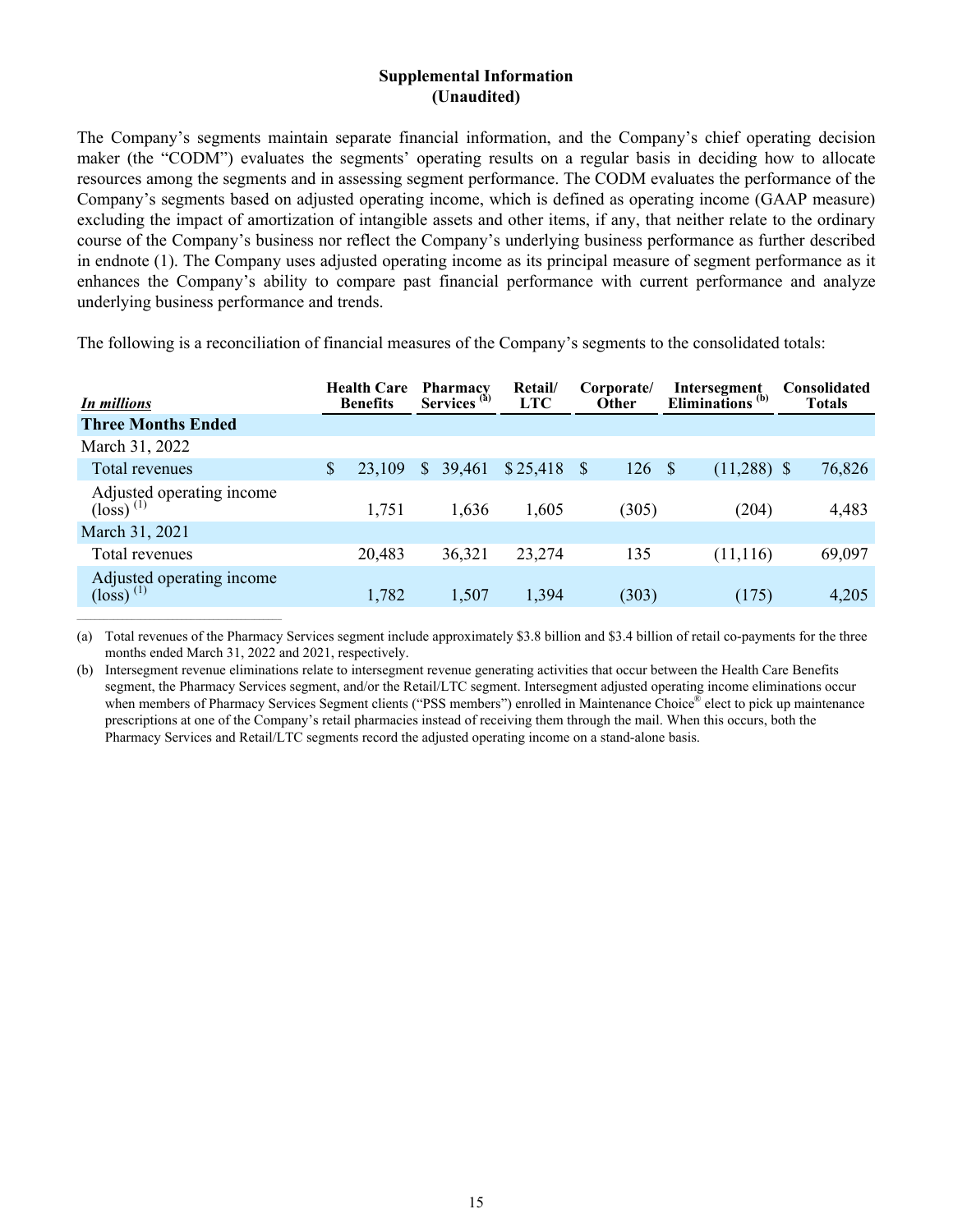## <span id="page-15-0"></span>**Health Care Benefits Segment**

The following table summarizes the Health Care Benefits segment's performance for the respective periods:

|                                                                 |              | <b>Three Months Ended</b><br>March 31, |               |          | Change        |         |               |  |
|-----------------------------------------------------------------|--------------|----------------------------------------|---------------|----------|---------------|---------|---------------|--|
| <u>In millions, except percentages and basis points ("bps")</u> |              | 2022                                   |               | 2021     |               | \$      | $\frac{6}{6}$ |  |
| Revenues:                                                       |              |                                        |               |          |               |         |               |  |
| Premiums                                                        |              | \$21,614                               |               | \$18,942 | $\mathbb{S}$  | 2,672   | 14.1 %        |  |
| <b>Services</b>                                                 |              | 1,406                                  |               | 1,393    |               | 13      | $0.9\%$       |  |
| Net investment income                                           |              | 89                                     |               | 148      |               | (59)    | $(39.9)\%$    |  |
| Total revenues                                                  |              | 23,109                                 |               | 20,483   |               | 2,626   | 12.8 %        |  |
| Benefit costs                                                   |              | 18,049                                 |               | 15,757   |               | 2,292   | 14.5 %        |  |
| MBR (Benefit costs as a % of premium revenues) $(4)$            |              | 83.5 %                                 |               | 83.2 %   |               | 30 bps  |               |  |
| Operating expenses                                              | $\mathbb{S}$ | 3,651                                  | <sup>\$</sup> | 3,346    | <sup>\$</sup> | 305     | $9.1\%$       |  |
| Operating expenses as a % of total revenues                     |              | 15.8 %                                 |               | $16.3\%$ |               |         |               |  |
| Operating income                                                | $\mathbb{S}$ | 1,409                                  | $\mathbb{S}$  | 1,380    | <sup>\$</sup> | 29      | $2.1 \%$      |  |
| Operating income as a % of total revenues                       |              | $6.1 \%$                               |               | $6.7 \%$ |               |         |               |  |
| Adjusted operating income $(1)$                                 | \$           | 1,751                                  | $\mathbb{S}$  | 1,782    | $\mathbb{S}$  | (31)    | (1.7)%        |  |
| Adjusted operating income as a % of total revenues              |              | $7.6\%$                                |               | $8.7\%$  |               |         |               |  |
| Premium revenues (by business):                                 |              |                                        |               |          |               |         |               |  |
| Government                                                      |              | \$16,195                               |               | \$13,917 |               | \$2,278 | 16.4%         |  |
| Commercial                                                      |              | 5,419                                  |               | 5,025    |               | 394     | 7.8 %         |  |

The following table summarizes the Health Care Benefits segment's medical membership for the respective periods:

|                                              |         | <b>March 31, 2022</b>           |              | <b>December 31, 2021</b> |                                 |              |         | <b>March 31, 2021</b> |        |  |  |  |
|----------------------------------------------|---------|---------------------------------|--------------|--------------------------|---------------------------------|--------------|---------|-----------------------|--------|--|--|--|
| In thousands                                 | Insured | <b>ASC</b>                      | <b>Total</b> | <b>Insured</b>           | <b>ASC</b>                      | <b>Total</b> | Insured | <b>ASC</b>            | Total  |  |  |  |
| Medical membership: $(5)$                    |         |                                 |              |                          |                                 |              |         |                       |        |  |  |  |
| Commercial                                   | 3,285   | 13,924                          | 17,209       | 3,258                    | 13,530                          | 16,788       | 3,201   | 13,584                | 16,785 |  |  |  |
| Medicare Advantage                           | 3,169   | $\hspace{0.1cm}$                | 3,169        | 2,971                    |                                 | 2,971        | 2,874   |                       | 2,874  |  |  |  |
| Medicare Supplement                          | 1,292   | $\hspace{0.1mm}-\hspace{0.1mm}$ | 1,292        | 1,285                    | $\hspace{0.1mm}-\hspace{0.1mm}$ | 1,285        | 1,146   |                       | 1,146  |  |  |  |
| Medicaid                                     | 2,375   | 477                             | 2,852        | 2,333                    | 471                             | 2,804        | 2,184   | 637                   | 2,821  |  |  |  |
| Total medical membership                     | 10,121  | 14,401                          | 24,522       | 9,847                    | 14,001                          | 23,848       | 9,405   | 14,221                | 23,626 |  |  |  |
|                                              |         |                                 |              |                          |                                 |              |         |                       |        |  |  |  |
| Supplemental membership information:         |         |                                 |              |                          |                                 |              |         |                       |        |  |  |  |
| Medicare Prescription Drug Plan (standalone) |         |                                 | 6,022        |                          |                                 | 5,777        |         |                       | 5,694  |  |  |  |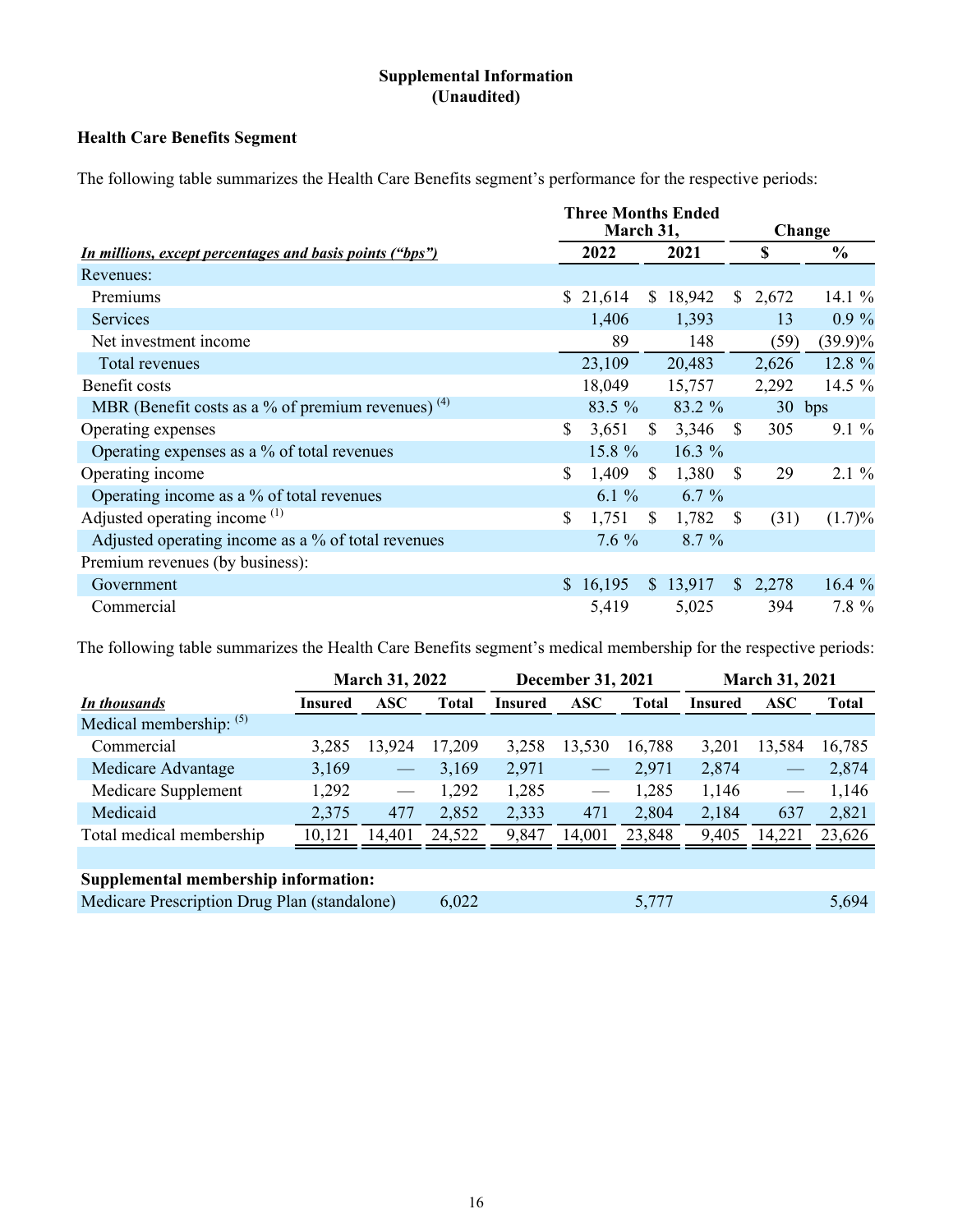The following table shows the components of the change in health care costs payable during the three months ended March 31, 2022 and 2021:

|                                                     |              | <b>Three Months Ended</b><br>March 31, |  |  |  |  |  |  |  |  |
|-----------------------------------------------------|--------------|----------------------------------------|--|--|--|--|--|--|--|--|
| In millions                                         | 2022         | 2021                                   |  |  |  |  |  |  |  |  |
| Health care costs payable, beginning of period      | \$<br>8,808  | $\mathbb{S}$<br>7,936                  |  |  |  |  |  |  |  |  |
| Less: Reinsurance recoverables                      | 8            | 10                                     |  |  |  |  |  |  |  |  |
| Health care costs payable, beginning of period, net | 8,800        | 7,926                                  |  |  |  |  |  |  |  |  |
| Add: Components of incurred health care costs       |              |                                        |  |  |  |  |  |  |  |  |
| Current year                                        | 18,536       | 16,291                                 |  |  |  |  |  |  |  |  |
| Prior years <sup>(a)</sup>                          | (676)        | (652)                                  |  |  |  |  |  |  |  |  |
| Total incurred health care costs (b)                | 17,860       | 15,639                                 |  |  |  |  |  |  |  |  |
| Less: Claims paid                                   |              |                                        |  |  |  |  |  |  |  |  |
| Current year                                        | 10,225       | 9,538                                  |  |  |  |  |  |  |  |  |
| Prior years                                         | 6,183        | 5,767                                  |  |  |  |  |  |  |  |  |
| Total claims paid                                   | 16,408       | 15,305                                 |  |  |  |  |  |  |  |  |
| Add: Premium deficiency reserve                     | 13           |                                        |  |  |  |  |  |  |  |  |
| Other $(c)$                                         | (13)         |                                        |  |  |  |  |  |  |  |  |
| Health care costs payable, end of period, net       | 10,252       | 8,267                                  |  |  |  |  |  |  |  |  |
| Add: Reinsurance recoverables                       | 8            | 5                                      |  |  |  |  |  |  |  |  |
| Health care costs payable, end of period            | \$<br>10,260 | 8,272<br>\$                            |  |  |  |  |  |  |  |  |

(a) Negative amounts reported for incurred health care costs related to prior years result from claims being settled for amounts less than originally estimated.

 $\mathcal{L}_\text{max} = \mathcal{L}_\text{max} = \mathcal{L}_\text{max} = \mathcal{L}_\text{max} = \mathcal{L}_\text{max} = \mathcal{L}_\text{max}$ 

(b) Total incurred health care costs for the three months ended March 31, 2022 and 2021 in the table above exclude (i) \$13 million and \$7 million, respectively, for a premium deficiency reserve related to the Company's Medicaid products, (ii) \$19 million and \$13 million, respectively, of benefit costs recorded in the Health Care Benefits segment that are included in other insurance liabilities on the unaudited condensed consolidated balance sheets and (iii) \$59 million and \$45 million, respectively, of benefit costs recorded in the Corporate/Other segment that are included in other insurance liabilities on the unaudited condensed consolidated balance sheets.

(c) As a result of the planned divestiture of the Thailand business, the net assets associated with this business were accounted for as assets held for sale and the associated health care costs payable balance was reclassified to accrued expenses on the unaudited condensed consolidated balance sheet at March 31, 2022.

The following table summarizes the Health Care Benefits segment's days claims payable for the respective periods:

|                                     | March 31, 2022 December 31, 2021 March 31, 2021 |      |
|-------------------------------------|-------------------------------------------------|------|
| Days Claims Payable <sup>(10)</sup> | 49.1                                            | 47.6 |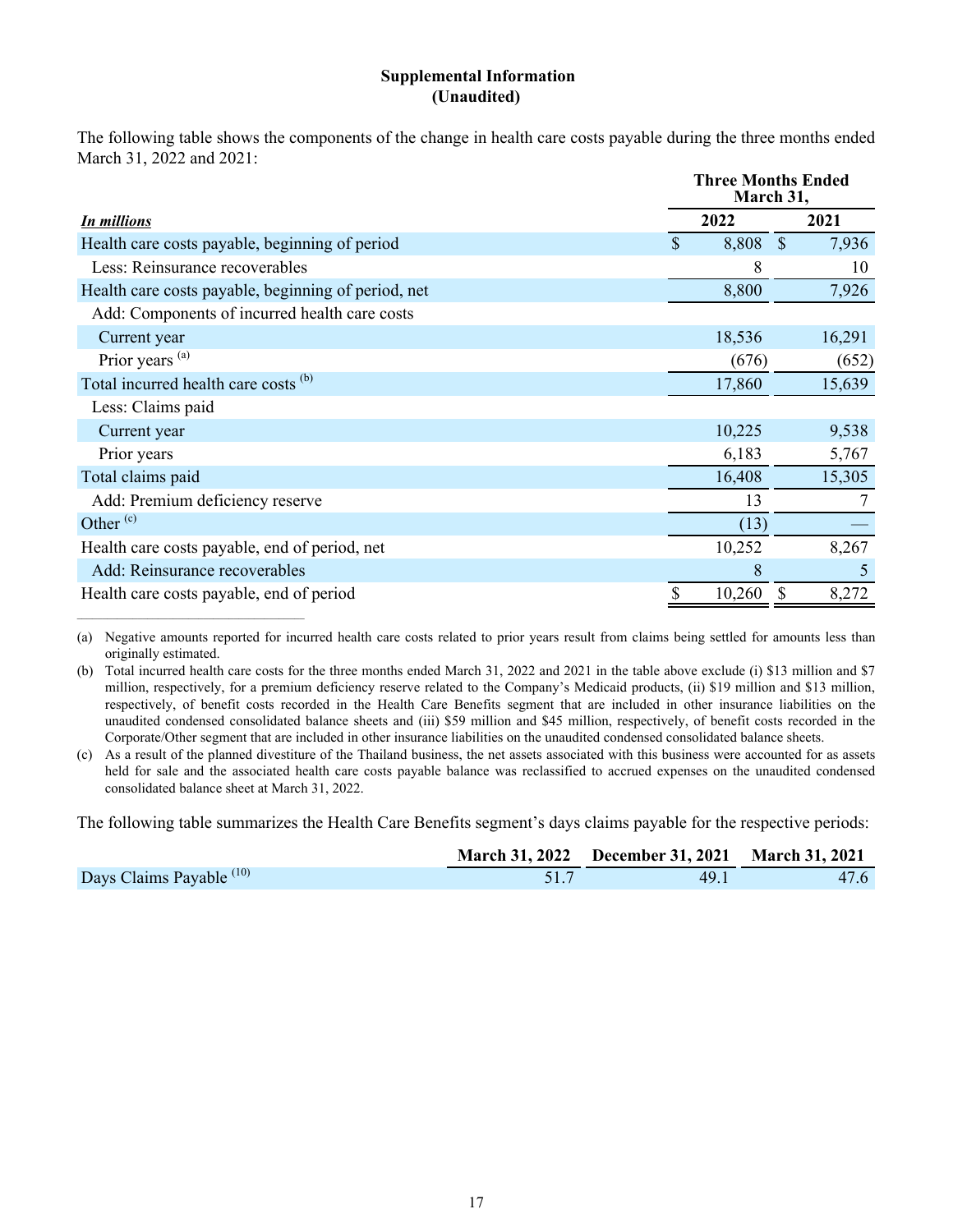#### <span id="page-17-0"></span>**Pharmacy Services Segment**

 $\mathcal{L}_\text{max} = \mathcal{L}_\text{max} = \mathcal{L}_\text{max} = \mathcal{L}_\text{max} = \mathcal{L}_\text{max} = \mathcal{L}_\text{max} = \mathcal{L}_\text{max}$ 

The following table summarizes the Pharmacy Services segment's performance for the respective periods:

|                                                                      |              | <b>Three Months Ended</b><br>March 31, |              | Change   |               |         |               |
|----------------------------------------------------------------------|--------------|----------------------------------------|--------------|----------|---------------|---------|---------------|
| <b>In millions, except percentages</b>                               |              | 2022                                   |              | 2021     |               | \$      | $\frac{0}{0}$ |
| Revenues:                                                            |              |                                        |              |          |               |         |               |
| Products                                                             |              | \$39,164                               |              | \$36,067 |               | \$3,097 | 8.6 %         |
| <b>Services</b>                                                      |              | 297                                    |              | 254      |               | 43      | 16.9 %        |
| Total revenues                                                       |              | 39,461                                 |              | 36,321   |               | 3,140   | 8.6 %         |
| Cost of products sold                                                |              | 37,490                                 |              | 34,523   |               | 2,967   | 8.6 %         |
| Gross profit $(11)$                                                  |              | 1,971                                  |              | 1,798    |               | 173     | $9.6\%$       |
| Gross margin (Gross profit as a % of total revenues) <sup>(11)</sup> |              | $5.0 \%$                               |              | $5.0 \%$ |               |         |               |
| Operating expenses                                                   | $\mathbb{S}$ | 379                                    | $\mathbf S$  | 346      | $\mathbb{S}$  | 33      | 9.5 %         |
| Operating expenses as a % of total revenues                          |              | $1.0\%$                                |              | $1.0\%$  |               |         |               |
| Operating income                                                     | $\mathbf S$  | 1,592                                  | $\mathbb{S}$ | 1,452    | $\mathcal{S}$ | 140     | $9.6\%$       |
| Operating income as a % of total revenues                            |              | 4.0 $%$                                |              | 4.0 $%$  |               |         |               |
| Adjusted operating income <sup>(1)</sup>                             | \$           | 1,636                                  | $\mathbb{S}$ | 1,507    | $\mathcal{S}$ | 129     | 8.6 %         |
| Adjusted operating income as a % of total revenues                   |              | 4.1 $\%$                               |              | 4.1 $\%$ |               |         |               |
| Revenues (by distribution channel):                                  |              |                                        |              |          |               |         |               |
| Pharmacy network <sup>(8)</sup>                                      |              | \$22,824                               |              | \$21,893 | $\mathbb{S}$  | 931     | 4.3 %         |
| Mail choice <sup>(9)</sup>                                           |              | 16,374                                 |              | 14,248   |               | 2,126   | 14.9 %        |
| Other                                                                |              | 263                                    |              | 180      |               | 83      | 46.1 %        |
| Pharmacy claims processed: $^{(6)(7)}$                               |              |                                        |              |          |               |         |               |
| Total <sup>(a)</sup>                                                 |              | 567.0                                  |              | 535.9    |               | 31.1    | 5.8 %         |
| Pharmacy network <sup>(8)</sup>                                      |              | 484.3                                  |              | 455.4    |               | 28.9    | $6.3\%$       |
| Mail choice <sup>(9)</sup>                                           |              | 82.7                                   |              | 80.5     |               | 2.2     | $2.7 \%$      |
| Generic dispensing rate: $(7)(12)$                                   |              |                                        |              |          |               |         |               |
| Total <sup>(b)</sup>                                                 |              | 87.7 %                                 |              | 88.1 %   |               |         |               |
| Pharmacy network <sup>(8)</sup>                                      |              | 88.1 %                                 |              | 88.5 %   |               |         |               |
| Mail choice <sup>(9)</sup>                                           |              | 85.6 %                                 |              | 85.7 %   |               |         |               |

(a) Excluding the impact of COVID-19 vaccinations, total pharmacy claims processed increased 5.5% on a 30-day equivalent basis for the three months ended March 31, 2022 compared to the prior year.

(b) Excluding the impact of COVID-19 vaccinations, the Pharmacy Services segment's total generic dispensing rate was 88.8% and 88.9% in the three months ended March 31, 2022 and 2021, respectively.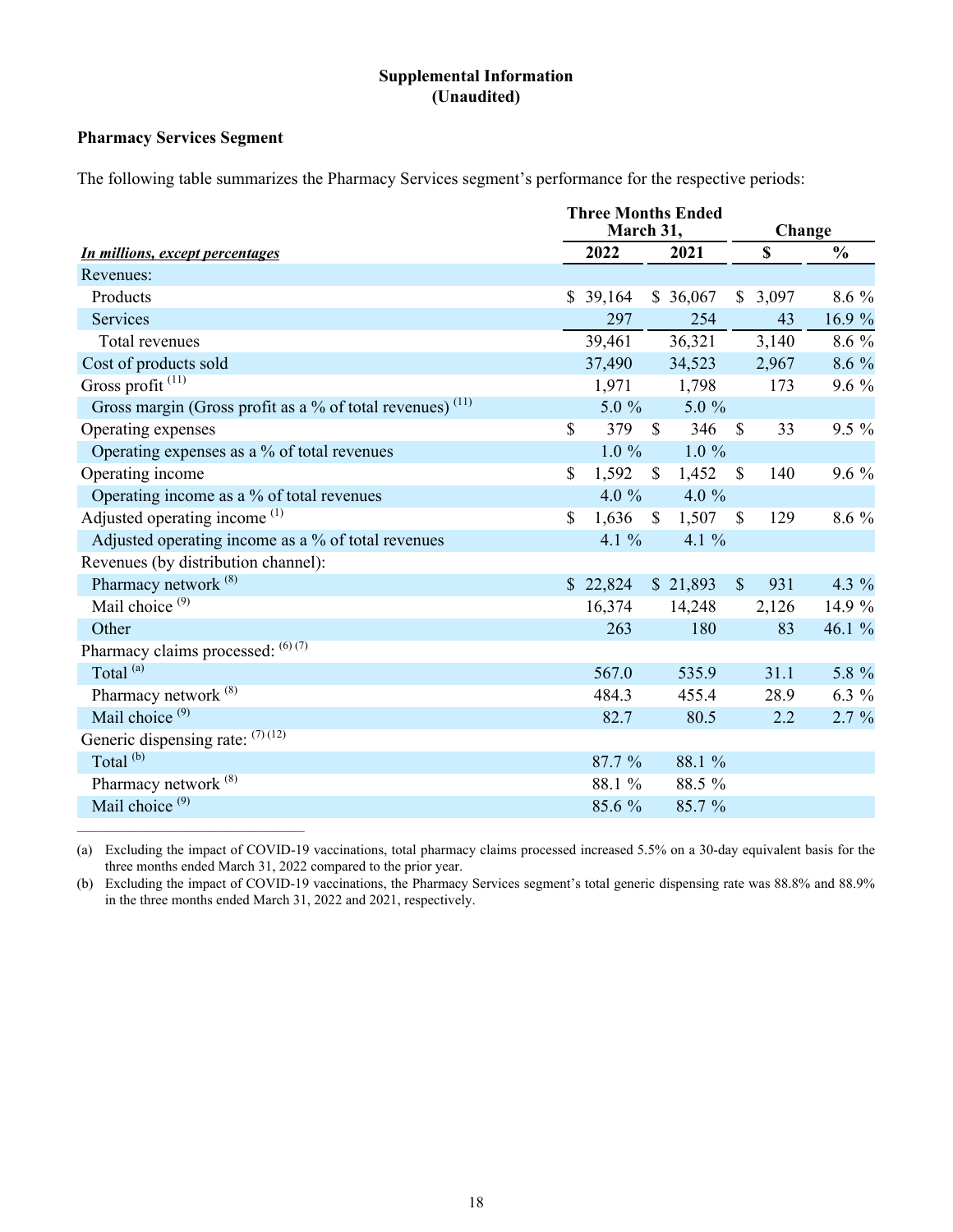## <span id="page-18-0"></span>**Retail/LTC Segment**

 $\mathcal{L}_\text{max} = \mathcal{L}_\text{max} = \mathcal{L}_\text{max} = \mathcal{L}_\text{max} = \mathcal{L}_\text{max} = \mathcal{L}_\text{max} = \mathcal{L}_\text{max}$ 

The following table summarizes the Retail/LTC segment's performance for the respective periods:

|                                                                      |              | <b>Three Months Ended</b><br>March 31, | Change       |            |              |         |                          |
|----------------------------------------------------------------------|--------------|----------------------------------------|--------------|------------|--------------|---------|--------------------------|
| In millions, except percentages                                      |              | 2022                                   |              | 2021       |              | \$      | $\overline{\frac{0}{0}}$ |
| Revenues:                                                            |              |                                        |              |            |              |         |                          |
| Products                                                             | \$.          | 24,605                                 |              | \$22,394   |              | \$2,211 | 9.9%                     |
| Services                                                             |              | 829                                    |              | 834        |              | (5)     | $(0.6)\%$                |
| Net investment income (loss)                                         |              | (16)                                   |              | 46         |              | (62)    | $(134.8)\%$              |
| <b>Total revenues</b>                                                |              | 25,418                                 |              | 23,274     |              | 2,144   | $9.2\%$                  |
| Cost of products sold                                                |              | 18,765                                 |              | 17,042     |              | 1,723   | $10.1 \%$                |
| Gross profit <sup>(11)</sup>                                         |              | 6,653                                  |              | 6,232      |              | 421     | $6.8 \%$                 |
| Gross margin (Gross profit as a % of total revenues) <sup>(11)</sup> |              | 26.2 %                                 |              | 26.8 %     |              |         |                          |
| Operating expenses                                                   | $\mathbb{S}$ | 5,170                                  |              | \$4,967    |              | 203     | 4.1 $%$                  |
| Operating expenses as a % of total revenues                          |              | 20.3 %                                 |              | 21.3 %     |              |         |                          |
| Operating income                                                     | $\mathbb{S}$ | 1,483                                  | $\mathbb{S}$ | 1,265      | $\mathbb{S}$ | 218     | 17.2 %                   |
| Operating income as a % of total revenues                            |              | 5.8 %                                  |              | 5.4 %      |              |         |                          |
| Adjusted operating income <sup>(1)</sup>                             | $\mathbb{S}$ | 1,605                                  | $\mathbb{S}$ | 1,394      | $\sqrt{\ }$  | 211     | 15.1%                    |
| Adjusted operating income as a % of total revenues                   |              | $6.3\%$                                |              | $6.0 \%$   |              |         |                          |
| Revenues (by major goods/service lines):                             |              |                                        |              |            |              |         |                          |
| Pharmacy                                                             |              | \$19,532                               |              | \$17,885   |              | \$1,647 | $9.2\%$                  |
| <b>Front Store</b>                                                   |              | 5,313                                  |              | 4,642      |              | 671     | 14.5 %                   |
| Other                                                                |              | 589                                    |              | 701        |              | (112)   | $(16.0)\%$               |
| Net investment income (loss)                                         |              | (16)                                   |              | 46         |              | (62)    | $(134.8)\%$              |
| Prescriptions filled $^{(6)(7)(a)}$                                  |              | 394.6                                  |              | 375.4      |              | 19.2    | 5.1 $%$                  |
| Same store sales increase (decrease): (13)                           |              |                                        |              |            |              |         |                          |
| Total                                                                |              | 10.7%                                  |              | $0.4\%$    |              |         |                          |
| Pharmacy                                                             |              | 10.1 %                                 |              | 4.1 %      |              |         |                          |
| <b>Front Store</b>                                                   |              | 13.2 %                                 |              | $(11.4)\%$ |              |         |                          |
| Prescription volume <sup>(7)</sup>                                   |              | $6.1 \%$                               |              | $1.0\%$    |              |         |                          |
| Generic dispensing rate $(7)(12)(b)$                                 |              | 87.5 %                                 |              | 87.4 %     |              |         |                          |

(a) Excluding the impact of COVID-19 vaccinations, prescriptions filled increased 5.6% on a 30-day equivalent basis for the three months ended March 31, 2022 compared to the prior year.

(b) Excluding the impact of COVID-19 vaccinations, the Retail/LTC segment's total generic dispensing rate was 89.9% and 89.5% in the three months ended March 31, 2022 and 2021, respectively.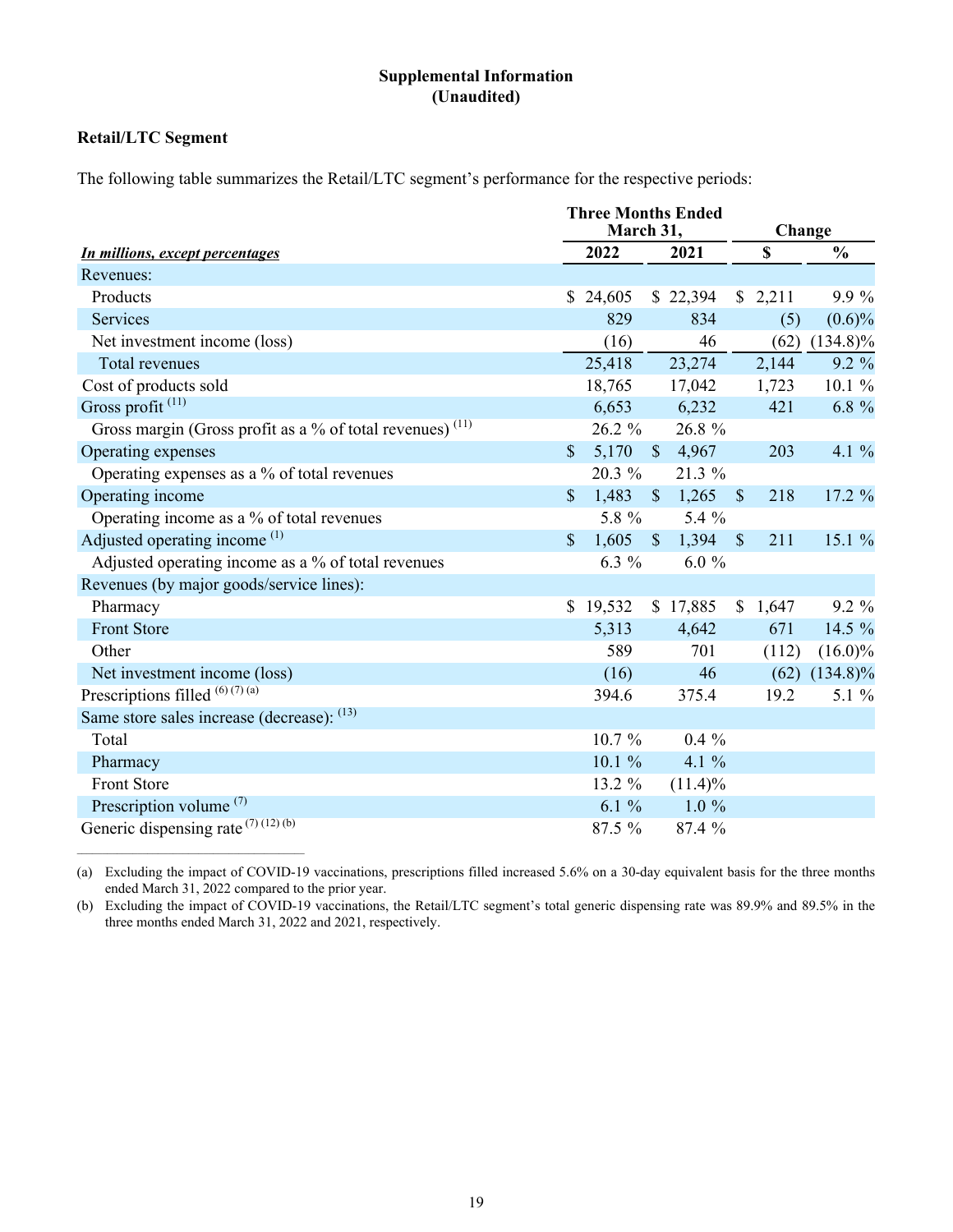## **Corporate/Other Segment**

The following table summarizes the Corporate/Other segment's performance for the respective periods:

|                                        |    | <b>Three Months Ended</b><br>March 31, | Change   |       |   |       |               |
|----------------------------------------|----|----------------------------------------|----------|-------|---|-------|---------------|
| In millions, except percentages        |    | 2022                                   | 2021     |       | S |       | $\frac{0}{0}$ |
| Revenues:                              |    |                                        |          |       |   |       |               |
| Premiums                               | \$ | 17                                     | <b>S</b> | 18    | S | (1)   | $(5.6)\%$     |
| <b>Services</b>                        |    | 14                                     |          | 14    |   |       | $-$ %         |
| Net investment income                  |    | 95                                     |          | 103   |   | (8)   | $(7.8)\%$     |
| Total revenues                         |    | 126                                    |          | 135   |   | (9)   | (6.7)%        |
| Cost of products sold                  |    | 10                                     |          | 8     |   | 2     | 25.0 %        |
| Benefit costs                          |    | 59                                     |          | 45    |   | 14    | 31.1%         |
| Operating expenses                     |    | 847                                    |          | 427   |   | 420   | 98.4 %        |
| Operating loss                         |    | (790)                                  |          | (345) |   | (445) | $(129.0)\%$   |
| Adjusted operating loss <sup>(1)</sup> |    | (305)                                  |          | (303) |   | (2)   | (0.7)%        |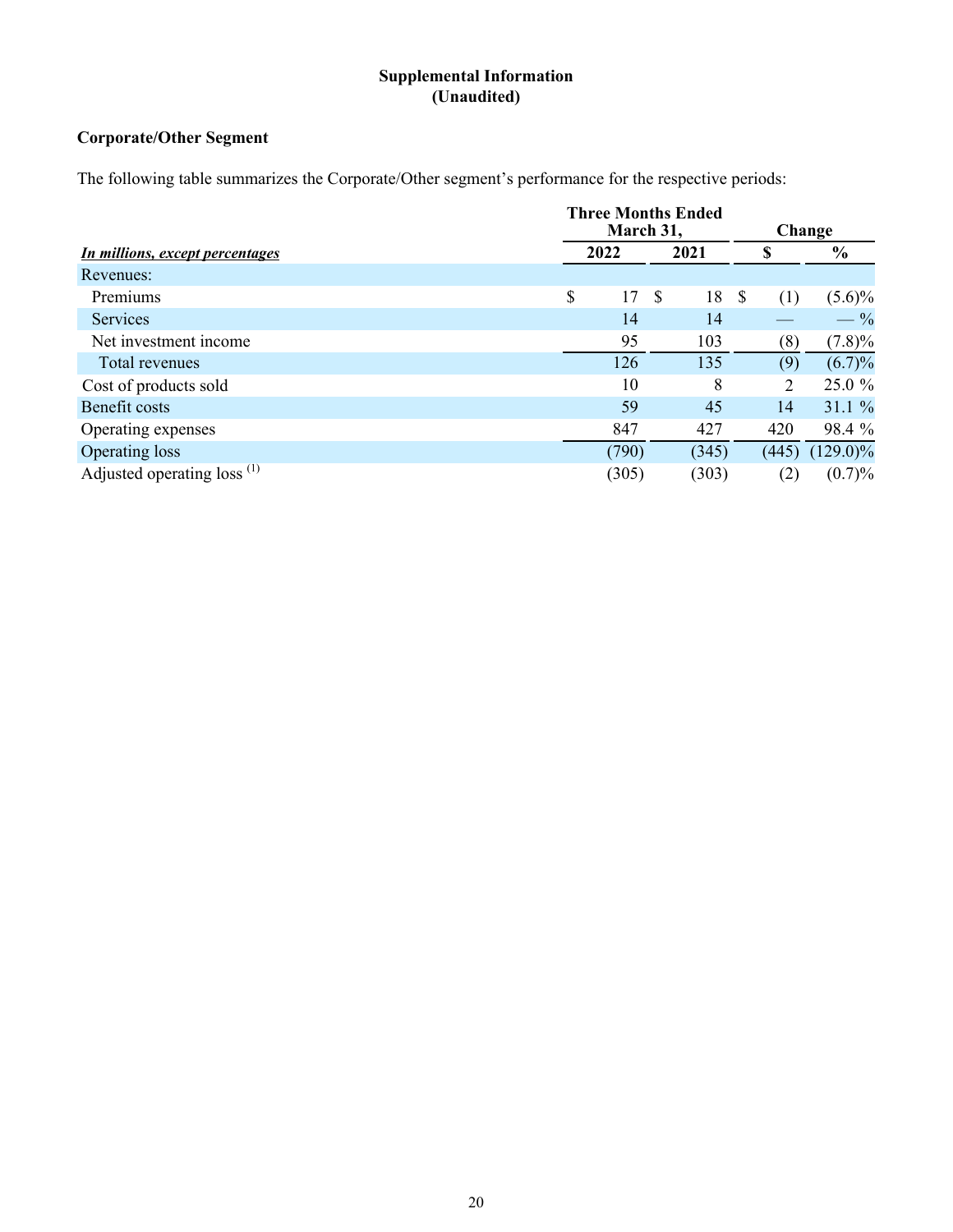#### **Adjusted Earnings Per Share Guidance (Unaudited)**

<span id="page-20-0"></span>The following reconciliations of projected net income attributable to CVS Health to projected adjusted income attributable to CVS Health and calculations of projected GAAP diluted EPS and projected Adjusted EPS contain forward-looking information. All forward-looking information involves risks and uncertainties. Actual results may differ materially from those contemplated by the forward-looking information for a number of reasons as described in our SEC filings, including those set forth in the Risk Factors section and under the heading "Cautionary Statement Concerning Forward-Looking Statements" in our most recently filed Annual Report on Form 10-K and our Quarterly Report on Form 10-Q for the quarterly period ended March 31, 2022. See "Non-GAAP Financial Information" earlier in this press release and endnote (2) later in this press release for more information on how we calculate Adjusted EPS.

|                                                           | <b>Year Ending December 31, 2022</b> |                         |                               |        |    |                         |               |                               |  |
|-----------------------------------------------------------|--------------------------------------|-------------------------|-------------------------------|--------|----|-------------------------|---------------|-------------------------------|--|
|                                                           |                                      | Low                     |                               |        |    |                         | <b>High</b>   |                               |  |
| In millions, except per share amounts                     |                                      | <b>Total</b><br>Company | Per<br>Common<br><b>Share</b> |        |    | <b>Total</b><br>Company |               | Per<br>Common<br><b>Share</b> |  |
| Net income attributable to CVS Health (GAAP measure)      | \$                                   | 9,214                   | \$                            | 6.93   | \$ | 9,484                   | <sup>\$</sup> | 7.13                          |  |
| Non-GAAP adjustments:                                     |                                      |                         |                               |        |    |                         |               |                               |  |
| Amortization of intangible assets                         |                                      | 1,870                   |                               | 1.41   |    | 1,870                   |               | 1.41                          |  |
| Legal settlement accrual                                  |                                      | 484                     |                               | 0.36   |    | 484                     |               | 0.36                          |  |
| Loss on assets held for sale                              |                                      | 41                      |                               | 0.03   |    | 41                      |               | 0.03                          |  |
| Tax impact of non-GAAP adjustments                        |                                      | (709)                   |                               | (0.53) |    | (709)                   |               | (0.53)                        |  |
| Adjusted income attributable to CVS Health <sup>(2)</sup> |                                      | 10,900                  |                               | 8.20   |    | 11,170                  |               | 8.40                          |  |
|                                                           |                                      |                         |                               |        |    |                         |               |                               |  |
| Weighted average diluted shares outstanding               |                                      |                         |                               | 1,330  |    |                         |               | 1,330                         |  |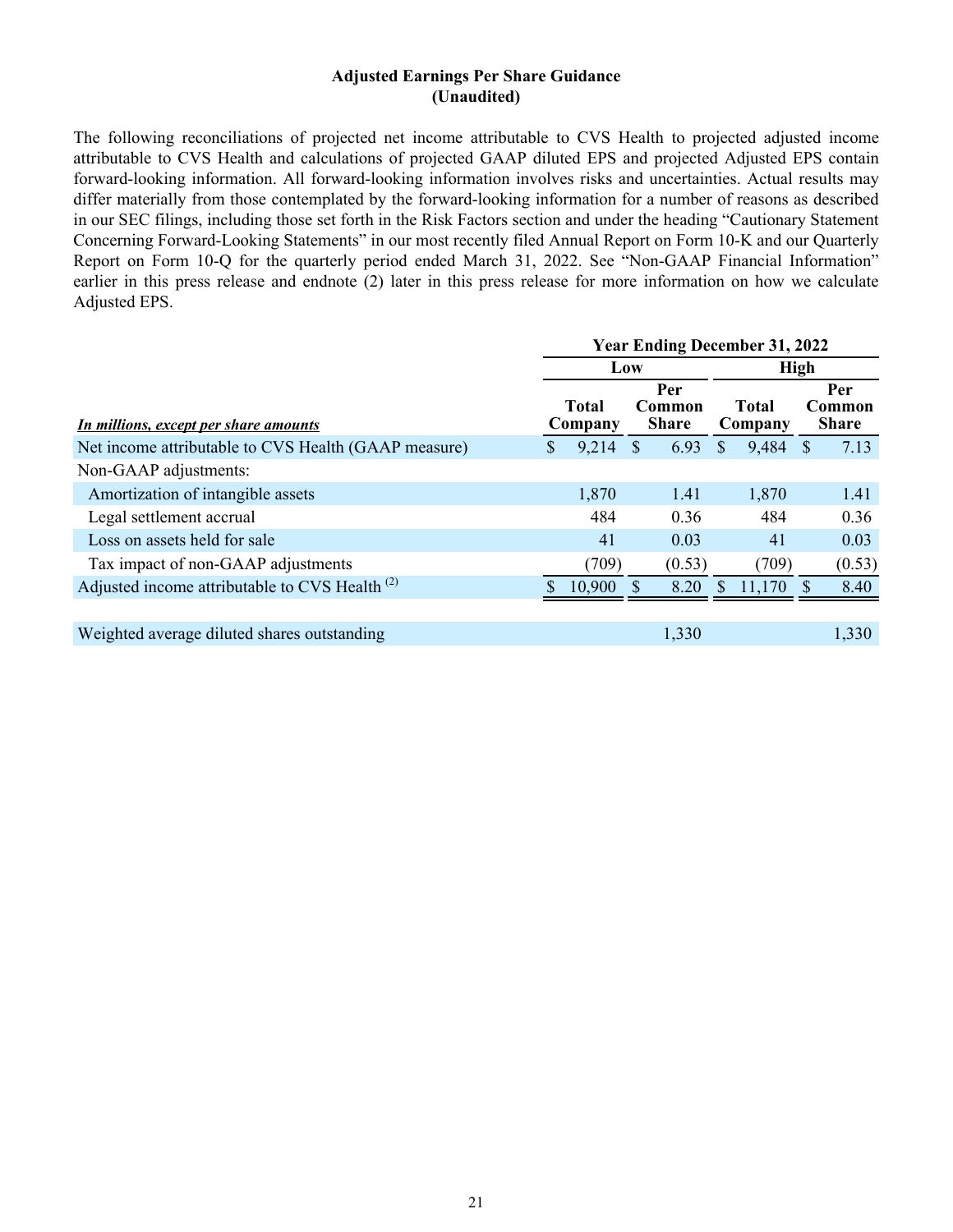#### **Endnotes**

<span id="page-21-0"></span>(1) The Company defines adjusted operating income as operating income (GAAP measure) excluding the impact of amortization of intangible assets and other items, if any, that neither relate to the ordinary course of the Company's business nor reflect the Company's underlying business performance, such as the establishment of certain legal settlement accruals, losses on assets held for sale and acquisition-related integration costs. The Company uses adjusted operating income as its principal measure of segment performance as it enhances the Company's ability to compare past financial performance with current performance and analyze underlying business performance and trends. The consolidated measure is not determined in accordance with GAAP and should not be considered a substitute for, or superior to, the most directly comparable GAAP measure, consolidated operating income. See "Non-GAAP Financial Information" earlier in this press release for additional information regarding the items excluded from consolidated operating income in determining consolidated adjusted operating income.

 $(2)$  Adjusted EPS is calculated by dividing adjusted income attributable to CVS Health by the Company's weighted average diluted shares outstanding. The Company defines adjusted income attributable to CVS Health as net income attributable to CVS Health (GAAP measure) excluding the impact of amortization of intangible assets and other items, if any, that neither relate to the ordinary course of the Company's business nor reflect the Company's underlying business performance, such as the establishment of certain legal settlement accruals, losses on assets held for sale, acquisition-related integration costs and the corresponding income tax benefit or expense related to the items excluded from adjusted income attributable to CVS Health. See "Non-GAAP Financial Information" earlier in this press release for additional information regarding the items excluded from net income attributable to CVS Health in determining adjusted income attributable to CVS Health.

 $(3)$ The Company defines the adjusted effective income tax rate as the effective income tax rate (GAAP measure) excluding the corresponding tax benefit or expense related to the items excluded from adjusted income attributable to CVS Health above. The nature of each non-GAAP adjustment is evaluated to determine whether a discrete adjustment should be made to the adjusted effective income tax rate. During the three months ended March 31, 2022, the Company's adjusted effective income tax rate also excludes the impact of certain discrete tax items concluded in the first quarter of 2022.

 $<sup>(4)</sup>$  Medical benefit ratio is calculated as benefit costs divided by premium revenues and represents the percentage of</sup> premium revenues spent on medical benefits for the Company's insured members. Management uses MBR to assess the underlying business performance and underwriting of its insurance products, understand variances between actual results and expected results and identify trends in period-over-period results. MBR provides management and investors with information useful in assessing the operating results of the Company's insured Health Care Benefits products.

 $(5)$ Medical membership represents the number of members covered by the Company's insured and ASC medical products and related services at a specified point in time. Management uses this metric to understand variances between actual medical membership and expected amounts as well as trends in period-over-period results. This metric provides management and investors with information useful in understanding the impact of medical membership on segment total revenues and operating results.

 $(6)$ Total pharmacy claims processed represents the number of prescription claims processed through the Company's pharmacy benefits manager and dispensed by either its retail network pharmacies or its own mail and specialty pharmacies. Prescriptions filled represents the number of prescriptions dispensed through the Retail/LTC segment's pharmacies. Management uses these metrics to understand variances between actual claims processed and prescriptions dispensed, respectively, and expected amounts as well as trends in period-over-period results. These metrics provide management and investors with information useful in understanding the impact of pharmacy claim volume and prescription volume, respectively, on segment total revenues and operating results.

 $(7)$  Includes an adjustment to convert 90-day prescriptions to the equivalent of three 30-day prescriptions. This adjustment reflects the fact that these prescriptions include approximately three times the amount of product days supplied compared to a normal prescription.